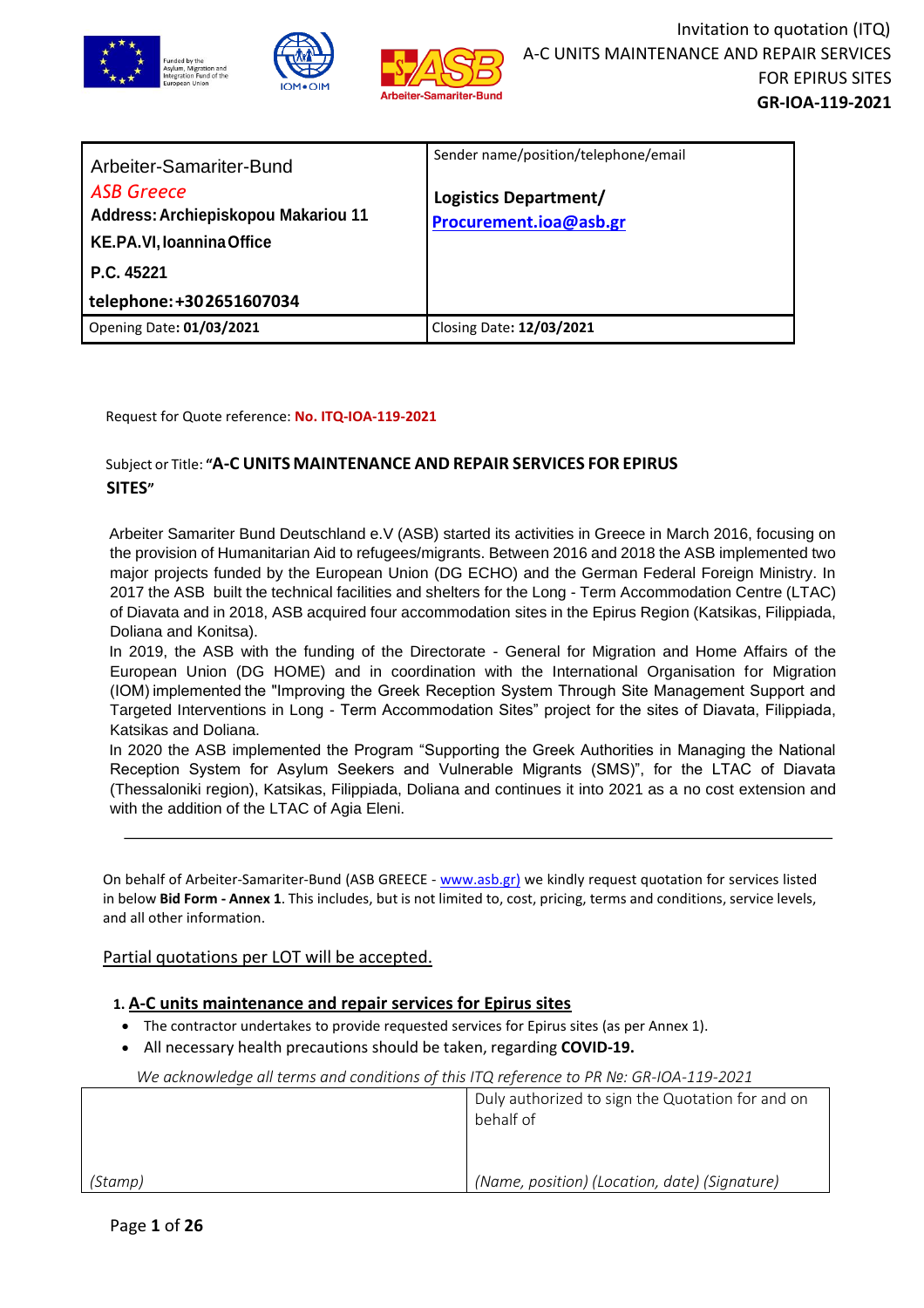





- The contractor is required to have the staff and equipment and carry out **the delivery of services at Epirus sites.**
- The contractor must be able to provide the services within three (3) working days after receiving of P.O.
- The contractor must be able to do the regular inspection to at least 10 units per day until he finishes the requested amount of units
- Regarding the extra repairs, the contractor will have to be able to provide his services within 3 working days after his notification. He will have to be able to repair at least five repairs per day until all the requested repairs are completed
- With the present ITQ, ASB intends to award the awarded supplier a framework agreement.
- With the present ITQ, ASB requests quotation for a certain number of services. However, ASB is not bound to purchase the whole quantity. The quantity needed will be assessed according to the needs and will be requested by the responsible staff of ASB with the submission of the relevant Purchase Order.
- All services must be done according to Greek Laws, Decrees, and regulations for the preventions of accidents.
- The contractor is required to have the staff and equipment and carry out the services.
- **Duration of the signed framework agreement will be from the date signing, until 30th of June 2021, with the possibility of extension for another six (6) months. In this case the annual offered prices will remain the same. Any extension will be implemented through a written extension agreement, after written communication in advance.**

## **2. Questions/Clarifications Request:**

Should you have questions about this Request for Quote, please contact us via e-mail at [procurement.ioa@asb.gr.](mailto:procurement.ioa@asb.gr)

**3. Request for Quotation – Administration**

## **Response Deadline:**

- Quotations must be provided as hard copies in **sealed envelope** at branch office, Archiepiskopou Makariou 11-KEPAVI, 45221, Ioannina, Greece, **no later than 16:00am on Friday, the 12th of March 2021 ,indicating the title: GR-IOA-119-2021- A-C UNITS MAINTENANCE AND REPAIR SERVICES FOR EPIRUS SITES.**
- Quotations received after the stated deadline are considered invalid.
- Quotations received through other means are also considered invalid
- **PLEASE, DO NOT USE YOUR OWN INDIVIDUAL FORMS**

#### **4. Source Selection Criteria:**

.

Based on the **Lowest Price Technically Acceptable Source Selection Process**, an award will be made to the Bidder submitting the lowest evaluated price that meets or exceeds the technical acceptability standards while respecting determined delivery timelines.

**5. Delivery location and Terms** 

|         | Duly authorized to sign the Quotation for and on<br>behalf of |
|---------|---------------------------------------------------------------|
|         |                                                               |
| (Stamp) | (Name, position) (Location, date) (Signature)                 |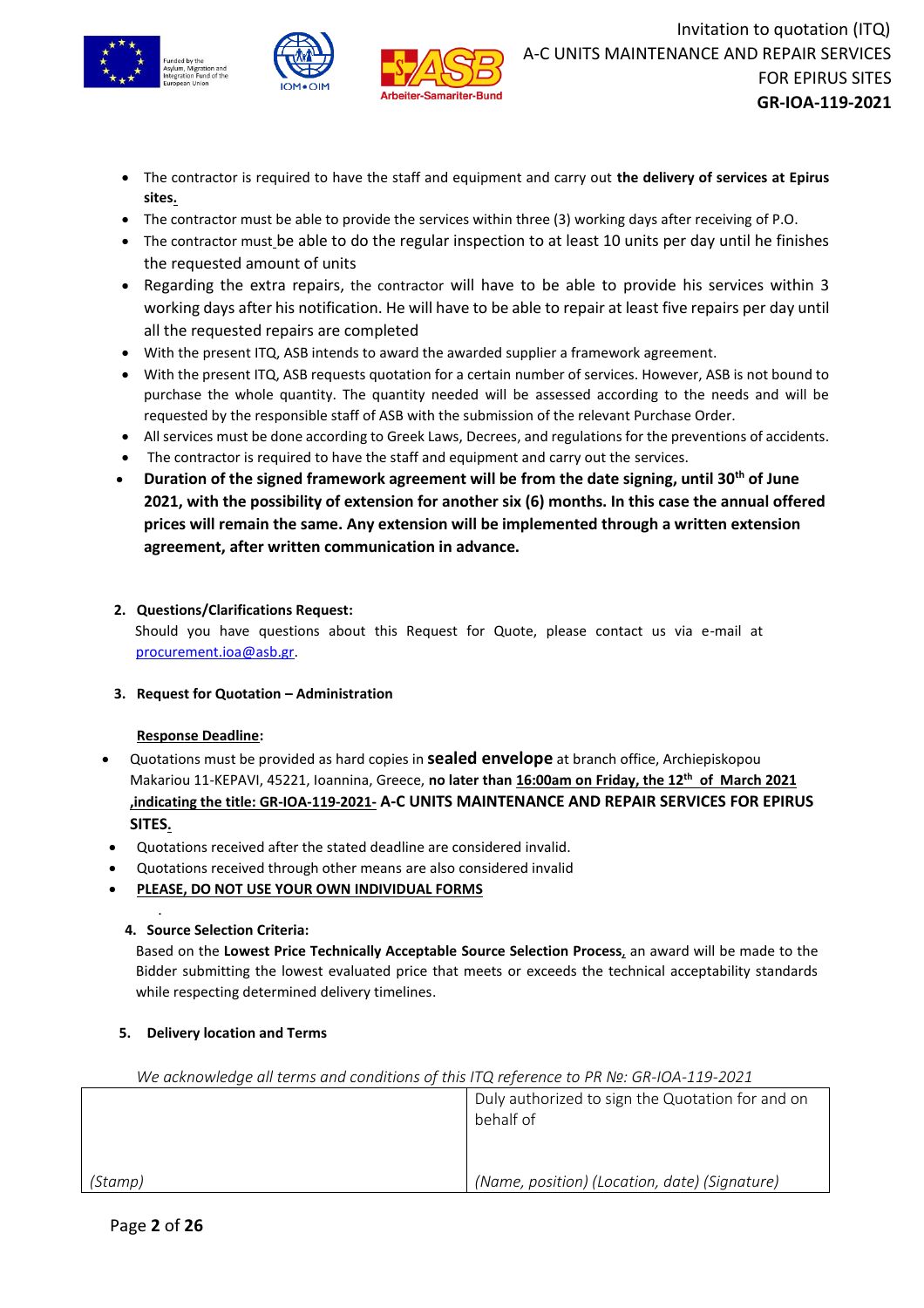



• The requested services must be delivered and at **at Epirus sites (Katsikas, Doliana, Filippiada)**, upon signing the Purchase order.

**Delivery timeline**: The contractor will have to provide his services within 3 working days after his notification. He will have to be able to do the regular inspection to at least 10 units per day until he finishes the requested number of units. Regarding the extra repairs, he will have to be able to provide his services within 3 working days after his notification. He will have to be able to repair at least five repairs per day until all the requested repairs are completed.

#### **6. Essential Qualifications**

- A registered company or companies.
- Not blacklisted according to EU-UN restrictive measures.
- Fulfilled obligations related to payment of social security and taxes.
- Not bankrupted or in the process of going bankrupt.
- Not been convicted for an offense concerning professional conduct.
- Not been guilty of grave professional misconduct (proven by any means which the contracting authorities can justify).
- Not been guilty of serious misinterpretation in supplying information.
- Not in a situation of conflict or potential conflict of interest with ASB Greece.
- Not declared a serious fault of implementation owing to a breach of our contractual obligations.
- Not employ personnel below the legal working age.
- Provide basic social rights and fair working conditions to our employees.
- Not on any list of sanctioned parties issued by the United States Government, United Nations and European Union.

#### **7. Quotation Validity:**

- The Quotation should be **valid for ninety (90) calendar days** from the ITQ due date. If this is not possible, please quote your best quote validity timeframe.
- The Quotation includes, but is not limited to cost, pricing, terms and conditions, service levels, and all other information. If your company is awarded the contract, all information in the ITQ and negotiation process is contractually binding.

#### **8. Submission instructions:**

- 8.1 **Quotations must be submitted:**
- 8.2 **As hard copies in sealed envelope at ASB branch office Archiepiskopou Makariou 11, KEPAVI, 45221 Ioannina Greece**
- **Financial bid** shall be submitted through **bid form (Annex 1 attached)**.
- **Deadline** for submission is **Friday, the 12th of March 2021, 16:00.**
- Please use this ITQ Document to submit your bid. The document must be signed and stamped at the end of each page in Pdf.

| We acknowledge all terms and conditions of this ITQ reference to PR Nº: GR-IOA-119-2021 |                                                               |  |  |
|-----------------------------------------------------------------------------------------|---------------------------------------------------------------|--|--|
|                                                                                         | Duly authorized to sign the Quotation for and on<br>behalf of |  |  |
|                                                                                         |                                                               |  |  |
| (Stamp)                                                                                 | (Name, position) (Location, date) (Signature)                 |  |  |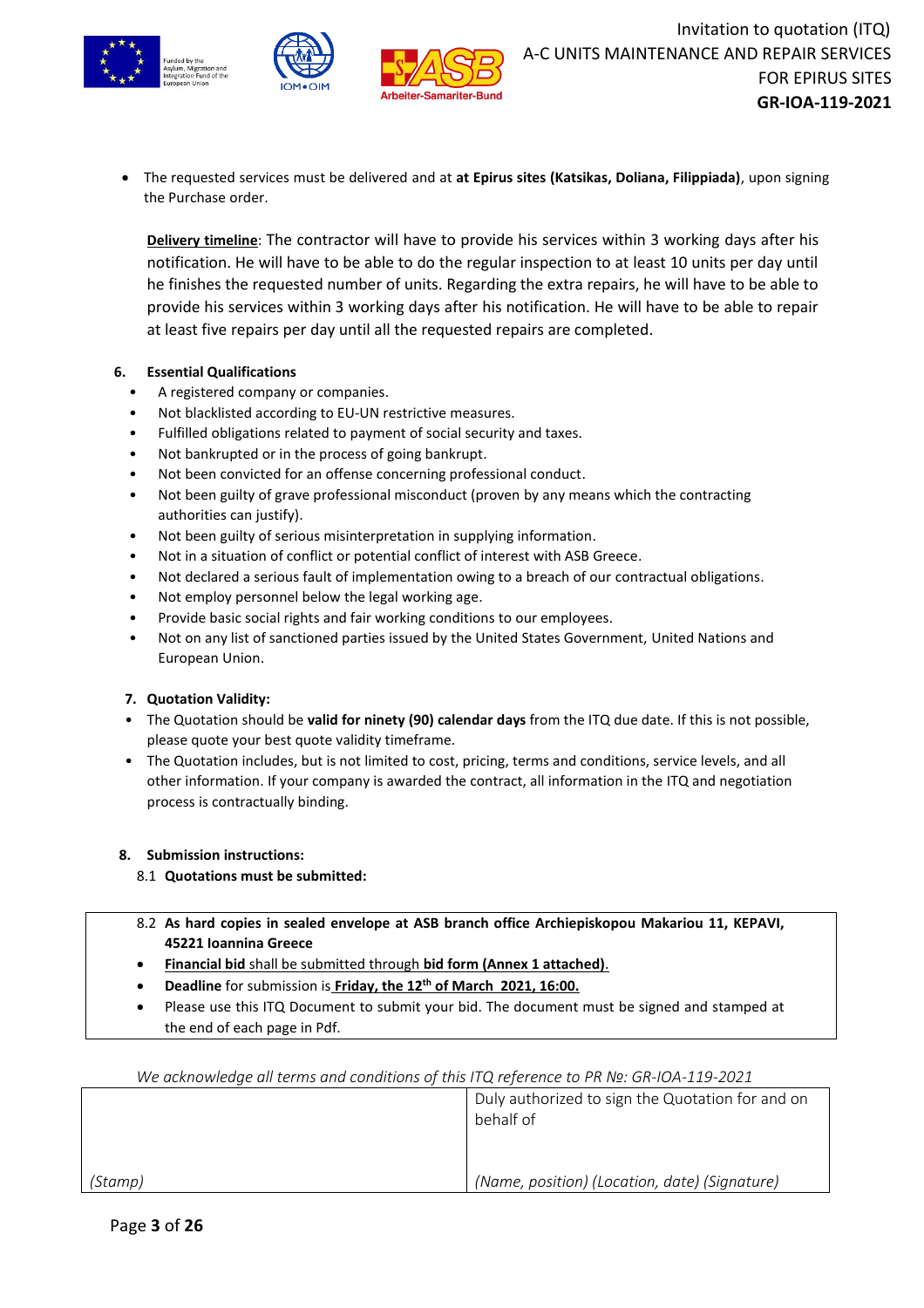



- Incomplete offers will not be considered.
- Offers submitted to other method, unless indicated and requested otherwise by the potential supplier a priori, will not be considered.

#### 8.3 **To be eligible, Quotations must include:**

- 1. **Acceptance of all terms and conditions of this ITQ by signing and stamping each page** / Αποδοχή των όρων του παρόντος εγγράφου υπογράφοντας και σφραγίζοντας κάθε σελίδα.
- 2. **Tax free certificate/** Φορολογική Ενημερότητα
- 3. **Social insurance free certificate/** Ασφαλιστική Ενημερότητα

#### **9. As a minimum, offers must show:**

- The ITQ reference number.
- VAT control
- The name, addresses (street, email, other), and telephone number of the Bidder.

#### **10. General Conditions**

- Individual businesses, as well as group of individual businesses represented by one business are eligible to apply.
- All Applicants will receive identical documents: No applicant should add, omit, or change any item, term or condition on original papers (Applicants who do not comply, will be disqualified).
- All prices must include shipping/delivery and any relevant costs. ASB shall not be charged on any other basis than the ordered quantity and the unit prices of described items.
- If Applicants have any additional requests and conditions, these shall be stipulated in a separate letter accompanying their application.
- Each applicant may make one application only, either as an independent entity or as part of a group. Applications shall be made in writing, with prices calculated in Euro only, and be inclusive of all taxes and shipping costs.
- Applicants cannot apply if they:
	- Are not registered companies.
	- Are not registered for each operation they intend to provide (Chamber of Commerce codes).
	- Are bankrupted or in the process of going bankrupt.
	- Have been convicted for an offense concerning professional conduct.
	- Have been guilty of grave professional misconduct (proven by any means which the contracting authorities can justify).
	- Have not fulfilled obligations related to payment of social security and taxes.
	- Are guilty of serious misinterpretation in supplying information.
	- Are in situations of conflict or potential conflict of interest with ASB.
	- Were declared at serious fault of implementation owing to a breach of their contractual obligations.

#### **11. Price offer**

You will find in the attached **Bid Form (Annex 1)** the specifications of the request for which your company is required to bid for:

Unit Price must include any discount terms, and all relevant taxes without VAT.

| We acknowledge all terms and conditions of this ITQ reference to PR Nº: GR-IOA-119-2021 |                                                               |  |  |
|-----------------------------------------------------------------------------------------|---------------------------------------------------------------|--|--|
|                                                                                         | Duly authorized to sign the Quotation for and on<br>behalf of |  |  |
|                                                                                         |                                                               |  |  |
| (Stamp)                                                                                 | (Name, position) (Location, date) (Signature)                 |  |  |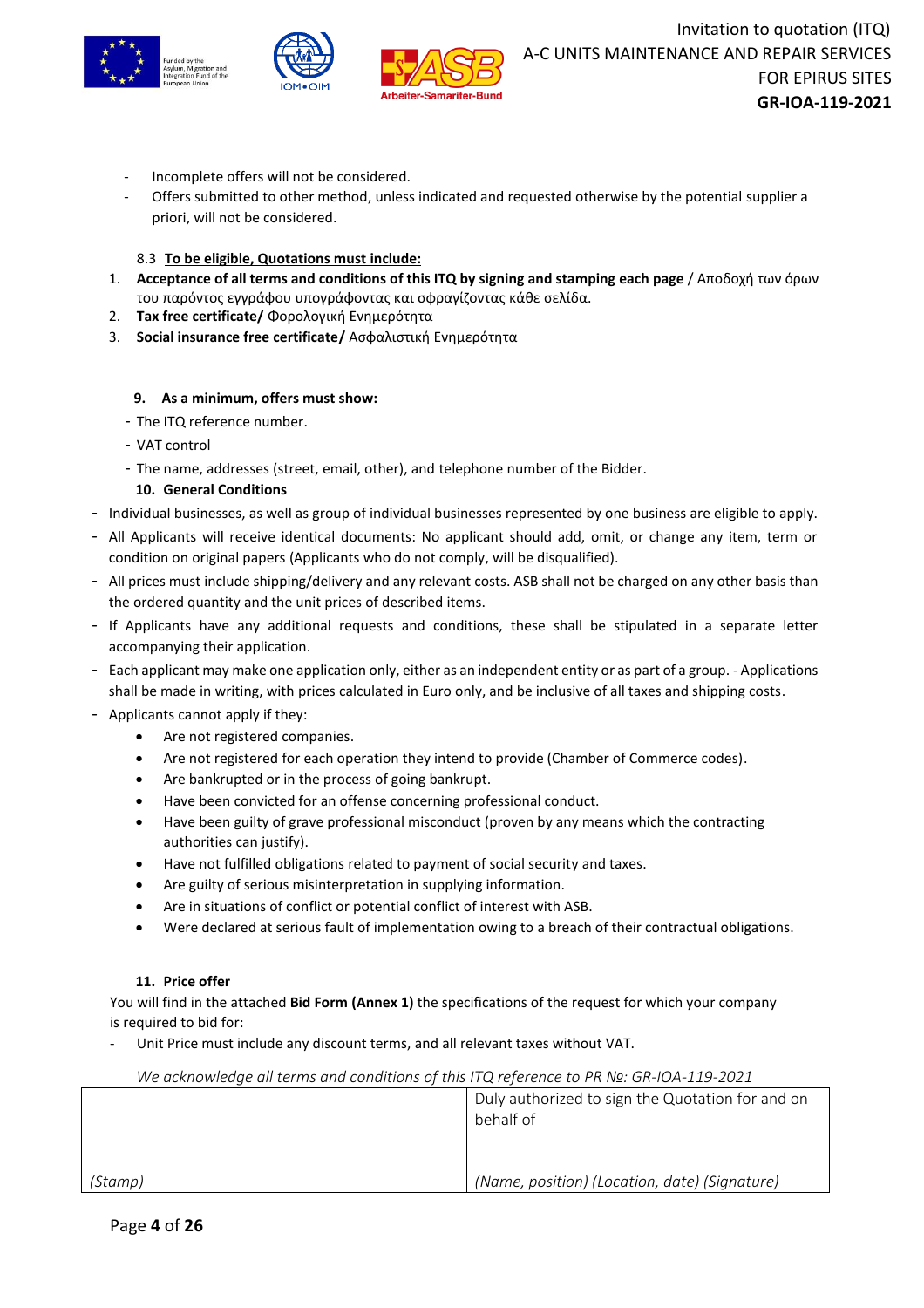



Price in euro.

#### **12. Payment Terms**

The ASB intends to award a Framework Agreement as a result of this ITQ with payment terms being ten (10) working days from issuing the invoice and Goods Received Note (GRN) or Service Completion Note (SCN) signed by authorized ASB staff, at the location specified.

The Supplier must submit to ASB a copy of all the necessary documents and certifications required for the provision of the requested items according to Greek regulations and European directives (invoice, waybill). If any deviation on the above requested payment terms, please indicate otherwise.

#### **13. Quality control**

#### **Defects; Warranty; Misc.**

- a) ASB has the right to inspect and test all supplies, equipment and products quantity and quality of delivery called for by the Contract, to the extent practicable, at all places and times, including the period of manufacture, seller's warehouse and in any event before acceptance. ASB GREECE shall perform inspections and tests in a manner that will not unduly delay the work. ASB GREECE assumes no contractual obligation to perform any inspection and test for the benefit of the Contractor.
- b) ASB shall inspect the items upon their delivery (if different not agreed) and provide written notice to Contractor as to any defects, non-conformities, or issues in Contractor's performance of its Contract obligations.
- c) ASB shall not be obliged to buy or pay for, and ASB may at any time after delivery reject, all or any part of a given delivery of goods and services that ASB determines does not conform to the Contract, is defective in material or workmanship, or are otherwise not in conformity with the specifications in Contract. To the extent practicable, ASB will provide the reasons for rejecting said goods in writing.
- d) Contractor is exclusively liable for any defects in the items by Contractor, its agents, representatives, or subcontractors.

Contractor hereby agrees to indemnify ASB for any losses, damages or claims of any kind arising from such defects. e) No rights or obligations under any agreement with ASB may be assigned orsubcontracted to any third party, unless

- such assignment is pursuant to ASB written consent.
- f) If items are being procured, Contractor shall make delivery to the specified destination by the due date stated or as otherwise agreed in writing by both parties. Any such stated due date is of the essence and the Contractor shall notify ASB promptly if it anticipates that delivery will not be on time. Contractor shall incur all costs related to unauthorized early delivery or any late delivery.

#### **14. Terms and Conditions**

Issuance of this ITQ does not constitute an award commitment on the part of the ASB, nor does it commit ASB to pay for costs incurred in the preparation and submission of a bid.

By submitting the valid offer to this ITQ you accept to adhere to ITQ and Terms/Conditions. ASB may contact bidders to confirm contact person, address, bid amount and to confirm that the bid was submitted for this solicitation.

| The acknowledge all terms and conditions of this ITQ reference to PR Nº. GR-IOA-119-2021 |                                                               |
|------------------------------------------------------------------------------------------|---------------------------------------------------------------|
|                                                                                          | Duly authorized to sign the Quotation for and on<br>behalf of |
| (Stamp)                                                                                  | (Name, position) (Location, date) (Signature)                 |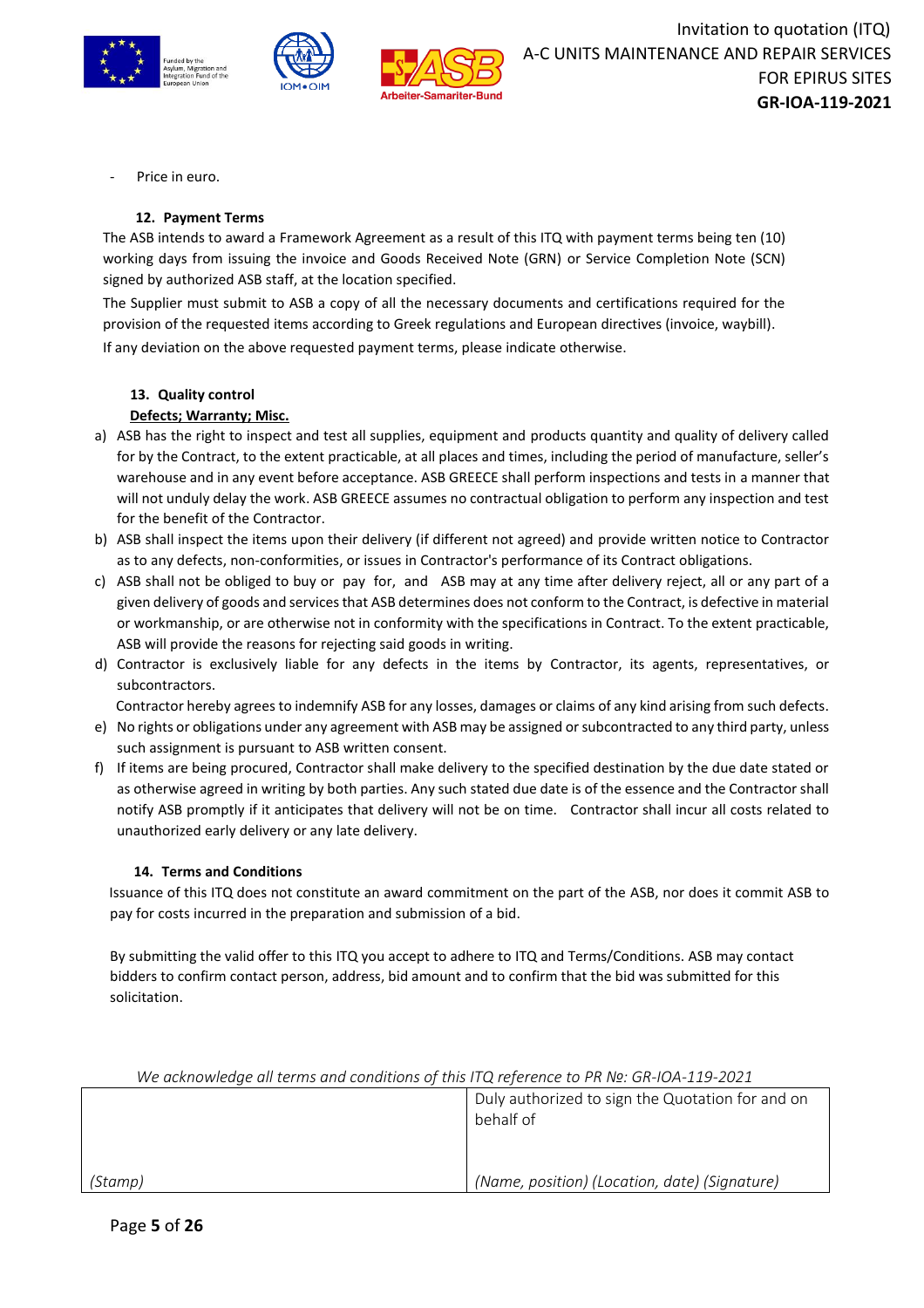



### **15. False Statements in the Bid**

Bidders must provide full, accurate and complete information as required by this solicitation and its attachments. False statements in bids constitutes grounds for immediate termination of the agreement with vendor. ASB takes fraud, misstatements, falsification, manipulation, alteration of facts and/or documents very seriously and has a zero-tolerance policy and may choose to take legal action in case of misrepresented disclosures by Contractors.

#### **16. Conflict of Interest Disclosure**

Bidders must provide disclosure of any past, present or future relationships with any parties associated with the issuance, review or management of this solicitation and anticipated award. Failure to provide full and open disclosure may result ASB having to reevaluate the selection of a potential Bidder.

#### **17. Right to Select/Reject**

ASB reserves the right to select and negotiate with those firms it determines, in its sole discretion, to be qualified for competitive proposals and to terminate negotiations without incurring any liability. ASB also reserves the right to reject any or all proposals received without explanation.

#### **18. Reserved Rights**

All ITQ responses become the property ASB and ASB in its sole reserves the right discretion to:

- To disqualify any offer based on Bidder's failure to follow solicitation instructions.
- To waive any deviations by Bidder from the requirements of this solicitation that in ASB's opinion is considered not to be material defects requiring rejection or disqualification or where such a waiver will promote increased competition.
- Extend the time for submission of all ITQ responses after notification to all Bidders.
- Terminate or modify the ITQ process at any time and re-issue the ITQ to whomever ASB deems appropriate.
- Issue an award based on the initial evaluation of offers without discussion.
- Award only part of the activities in the solicitation or issue multiple awards based on solicitation activities.

# **Bid Form - Annex 1**

|           | <b>Completed by ASB</b>                                                                           |      |                   | <b>Completed by Supplier</b> |                                           |                                         |  |
|-----------|---------------------------------------------------------------------------------------------------|------|-------------------|------------------------------|-------------------------------------------|-----------------------------------------|--|
| <b>No</b> | <b>Description &amp; Specifications</b>                                                           | Unit | Quantity<br>asked | Quantity<br>offered          | Cost per unit<br>without VAT $(\epsilon)$ | <b>Total cost</b><br>without VAT<br>(€) |  |
|           | A/C Units maintenance and repair<br>services for Epirus Sites as per<br>attached list and SOW for | list |                   |                              |                                           |                                         |  |

|         | Duly authorized to sign the Quotation for and on<br>behalf of |
|---------|---------------------------------------------------------------|
| (Stamp) | (Name, position) (Location, date) (Signature)                 |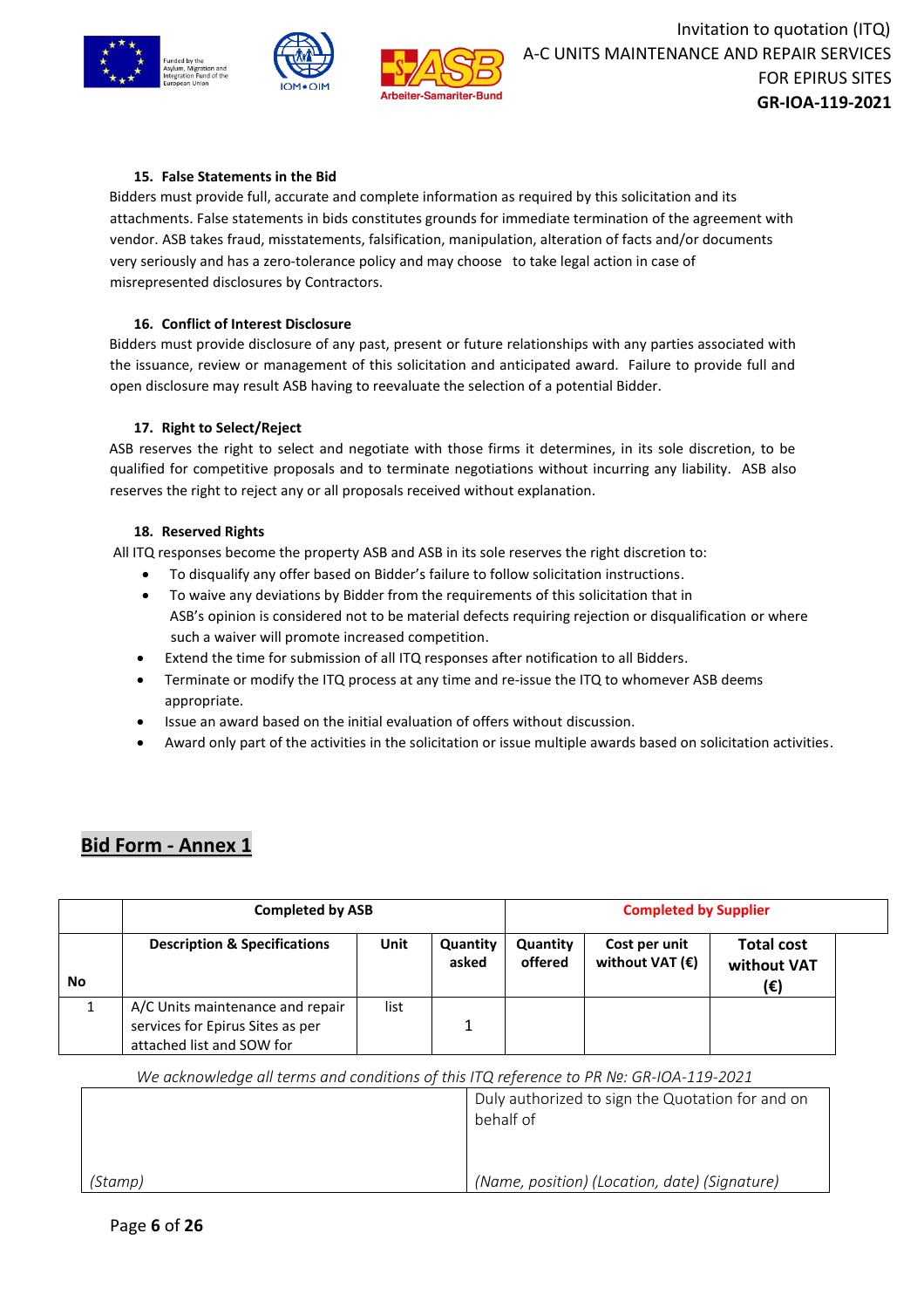



|                | Katsikas/ Συντήρηση Α/C και<br>επισκευές για τις δομές της<br>Ηπείρου όπως στη συνημμένη<br>λίστα και τεχνική περιγραφή για<br>τον Κατσικά                                                                                                                          |      |   |                               |  |
|----------------|---------------------------------------------------------------------------------------------------------------------------------------------------------------------------------------------------------------------------------------------------------------------|------|---|-------------------------------|--|
| $\overline{2}$ | A/C Units maintenance and repair<br>services for Epirus Sites for<br>Filippiada as per attached list and<br>SOW for Filippiada/ Συντήρηση<br>Α/C και επισκευές για τις δομές<br>της Ηπείρου όπως στη συνημμένη<br>λίστα και τεχνική περιγραφή για<br>την Φιλιππιάδα | list | 1 |                               |  |
| 3              | A/C Units maintenance and repair<br>services for Epirus Sites for<br>Doliana as per attached list and<br>SOW for Doliana/ Συντήρηση Α/C<br>και επισκευές για τις δομές της<br>Ηπείρου όπως στη συνημμένη<br>λίστα και τεχνική περιγραφή για<br>τα Δολιανά           | list | 1 |                               |  |
|                |                                                                                                                                                                                                                                                                     |      |   | <b>Total cost without VAT</b> |  |

# List for **Katsikas Completed by Supplier**

| No.          | <b>Description &amp; Specifications</b> | Unit           | Qty of<br><b>Units</b> | Cost per<br>unit $(\epsilon)$ | Line item<br>total Cost<br>(€) |
|--------------|-----------------------------------------|----------------|------------------------|-------------------------------|--------------------------------|
|              | Regular inspection of 9000-             |                |                        |                               |                                |
|              | 12000-18000 btu ac split                |                |                        |                               |                                |
| $\mathbf{1}$ | unit./ Τακτικός έλεγχος                 |                | 60                     |                               |                                |
|              | κλιματιστικής μονάδας split             |                |                        |                               |                                |
|              | 9000-12000-18000 btu                    | service/ υπήρ. |                        |                               |                                |
|              | Extra - Repair of cooling               |                |                        |                               |                                |
| 2            | liquid circuit/ Επιπλέον -              |                | 34                     |                               |                                |
|              | Επισκευή ψυκτικού                       |                |                        |                               |                                |
|              | κυκλώματος                              | service/ υπήρ. |                        |                               |                                |
|              | Extra - Cooling liquid/                 |                |                        |                               |                                |
| 3            | Επιπλέον – Επαναπλήρωση                 |                | 34                     |                               |                                |
|              | ψυκτικού υγρού                          | service/ υπήρ. |                        |                               |                                |

|         | Duly authorized to sign the Quotation for and on<br>behalf of |
|---------|---------------------------------------------------------------|
| (Stamp) | (Name, position) (Location, date) (Signature)                 |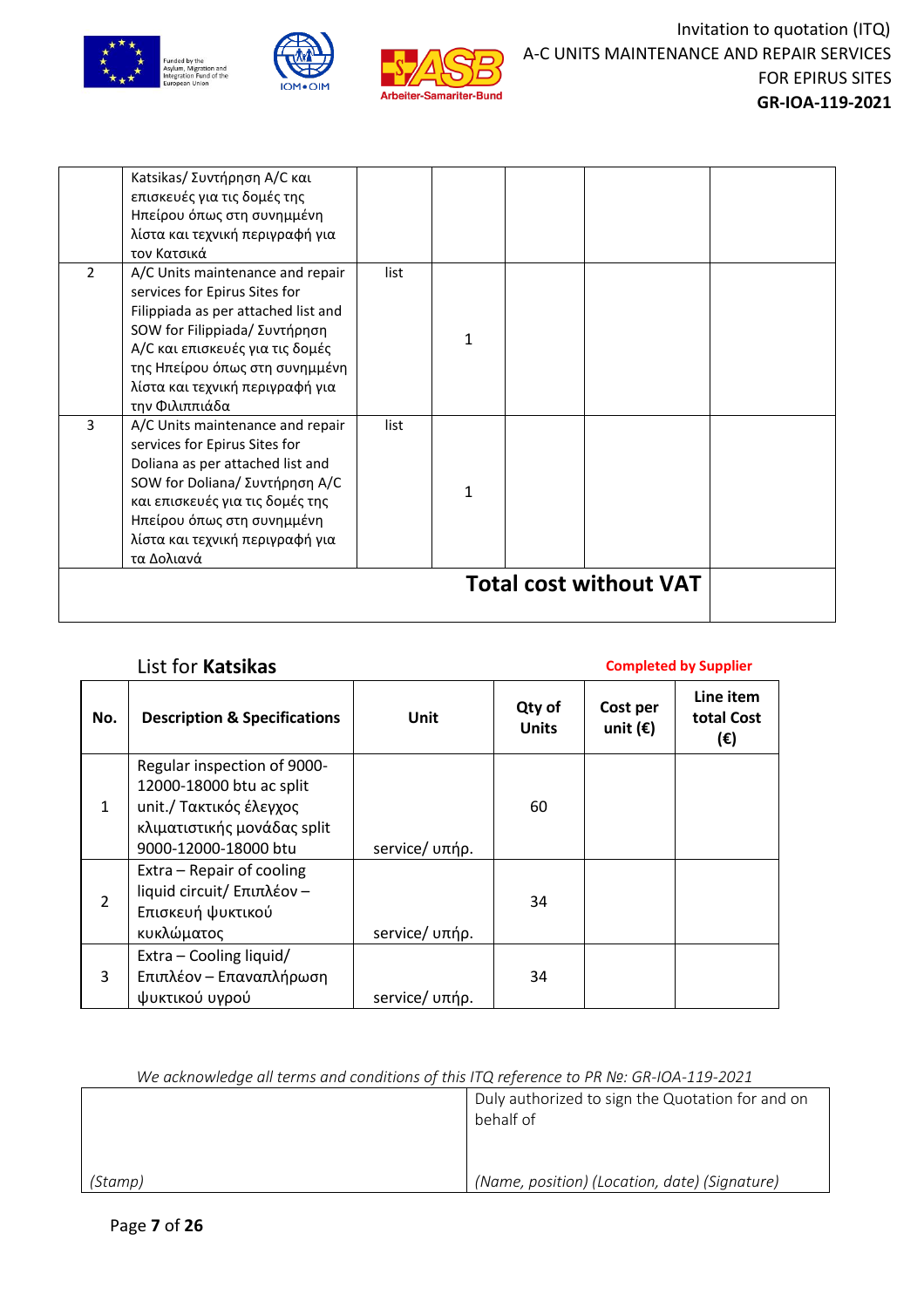





|                | Extra - Replacement of                                    |                |                |  |
|----------------|-----------------------------------------------------------|----------------|----------------|--|
| 4              | impeller/ Επιπλέον -                                      |                | $\overline{2}$ |  |
|                | Αντικατάσταση πτερωτής                                    | service/ υπήρ. |                |  |
|                | Extra - Repair of electrical                              |                |                |  |
| 5              | board/ Επιπλέον - Επισκευή                                |                | 12             |  |
|                | πλακέτας                                                  | service/ υπήρ. |                |  |
|                | Extra-Replacement of                                      |                |                |  |
| 6              | temperature sensor/                                       |                | 12             |  |
|                | Επιπλέον – Αντικατάσταση                                  |                |                |  |
|                | αισθητήρα θερμοκρασίας                                    | service/ υπήρ. |                |  |
|                | Regular inspection of Daikin                              |                |                |  |
|                | A/C Multi-Units, Model                                    |                |                |  |
| $\overline{7}$ | FTXS25K3V1B/ Τακτικός                                     |                | 46             |  |
|                | έλεγχος κλιματιστικής                                     |                |                |  |
|                | μονάδας Daikin A/C Multi-<br>Unit Μοντέλο FTXS25K3V1B     |                |                |  |
|                |                                                           | service/ υπήρ. |                |  |
|                | Extra - Repair of cooling<br>liquid circuit of Daikin A/C |                |                |  |
|                | Multi-Units, Model                                        |                |                |  |
| 8              | FTXS25K3V1B/ Επιπλέον -                                   |                | 14             |  |
|                | Επισκευή ψυκτικού                                         |                |                |  |
|                | κυκλώματος                                                | service/ υπήρ. |                |  |
|                | Extra - Cooling liquid of                                 |                |                |  |
|                | Daikin A/C Multi-Units,                                   |                |                |  |
|                | Model FTXS25K3V1B/                                        |                |                |  |
|                | Επιπλέον – Επαναπλήρωση                                   |                |                |  |
| 9              | ψυκτικού υγρού                                            |                | 14             |  |
|                | κλιματιστικής μονάδας Daikin                              |                |                |  |
|                | A/C Multi-Unit Μοντέλο                                    |                |                |  |
|                | FTXS25K3V1B                                               | service/ υπήρ. |                |  |
|                | Extra - Replacement of                                    |                |                |  |
|                | impeller for internal unit for                            |                |                |  |
|                | Daikin A/C Multi-Units, Int.                              |                |                |  |
|                | Model FTXS25K3V1B/                                        |                |                |  |
| 10             | Επιπλέον - Επιπλέον -                                     |                | $\overline{2}$ |  |
|                | Αντικατάσταση πτερωτής                                    |                |                |  |
|                | εσωτερικής μονάδας Daikin                                 |                |                |  |
|                | A/C Multi-Unit Εσώτ.                                      |                |                |  |
|                | Μοντέλο FTXS25K3V1B                                       | service/ υπήρ. |                |  |

|         | Duly authorized to sign the Quotation for and on<br>behalf of |
|---------|---------------------------------------------------------------|
| (Stamp) | (Name, position) (Location, date) (Signature)                 |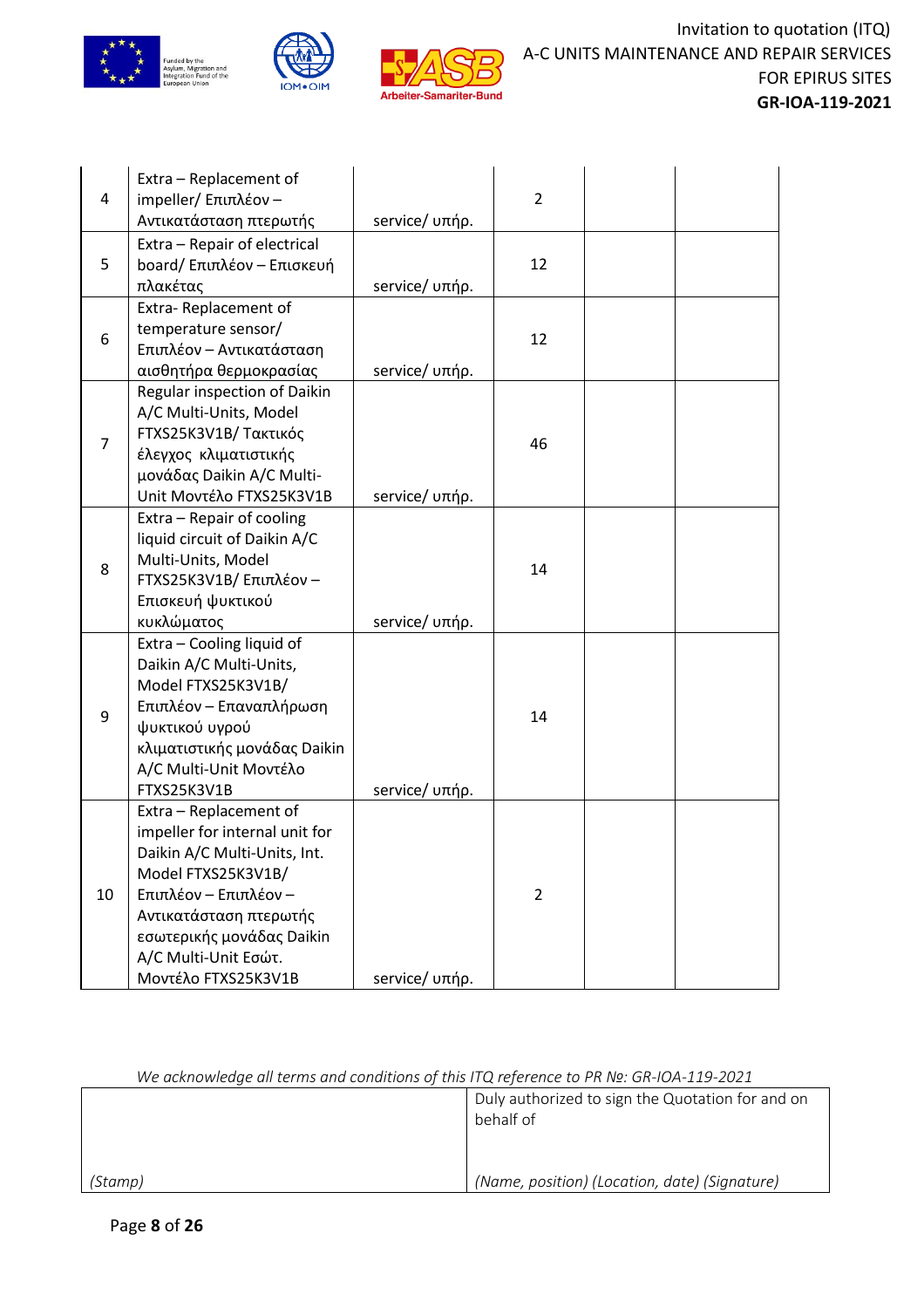

| 11 | Extra - Replacement of<br>electrical board for internal<br>unit for Daikin A/C Multi-<br>Units, Int. Model<br>FTXS25K3V1B/ Επιπλέον -<br>Αντικατάσταση πλακέτας<br>εσωτερικής μονάδας Daikin<br>A/C Multi-Unit Εσώτ.<br>Μοντέλο FTXS25K3V1B.        | service/ υπήρ. | 8              |  |
|----|-----------------------------------------------------------------------------------------------------------------------------------------------------------------------------------------------------------------------------------------------------|----------------|----------------|--|
| 12 | Extra-Replacement of<br>temperature sensor for<br>internal unit Daikin A/C<br>Multi-Units, Model<br>FTXS25K3V1B/ Επιπλέον -<br>Αντικατάσταση αισθητήρα<br>θερμοκρασίας εσωτερικής<br>μονάδας Daikin A/C Multi-<br>Unit Εσώτ. Μοντέλο<br>FTXS25K3V1B | service/ υπήρ. | 8              |  |
| 13 | Extra - Replacement of<br>motor for external unit for<br>Daikin A/C Multi-Units, Ext<br>Model<br>3MXS52E4V1B2/Επιπλέον -<br>Αντικατάσταση μοτέρ<br>εξωτερικής μονάδας Daikin<br>A/C Multi-Unit Εξώτ.<br>Μοντέλο, 3MXS52E4V1B2                       | service/ υπήρ. | $\overline{2}$ |  |
| 14 | Extra - Replacement of<br>electrical board for external<br>unit for Daikin A/C Multi-<br>Units, Ext Model<br>3MXS52E4V1B2/ Επιπλέον -<br>Αντικατάσταση πλακέτας<br>εξωτερικής μονάδας Daikin<br>A/C Multi-Unit Εξώτ.<br>Μοντέλο, 3MXS52E4V1B2.      | service/ υπήρ. | 6              |  |
| 15 | Extra-Replacement of<br>temperature sensors set for<br>external unit for Daikin A/C<br>Multi-Units, Ext Model<br>3MXS52E4V1B2/ Επιπλέον -                                                                                                           | service/ υπήρ. | 6              |  |

|         | Duly authorized to sign the Quotation for and on<br>behalf of |
|---------|---------------------------------------------------------------|
| (Stamp) | (Name, position) (Location, date) (Signature)                 |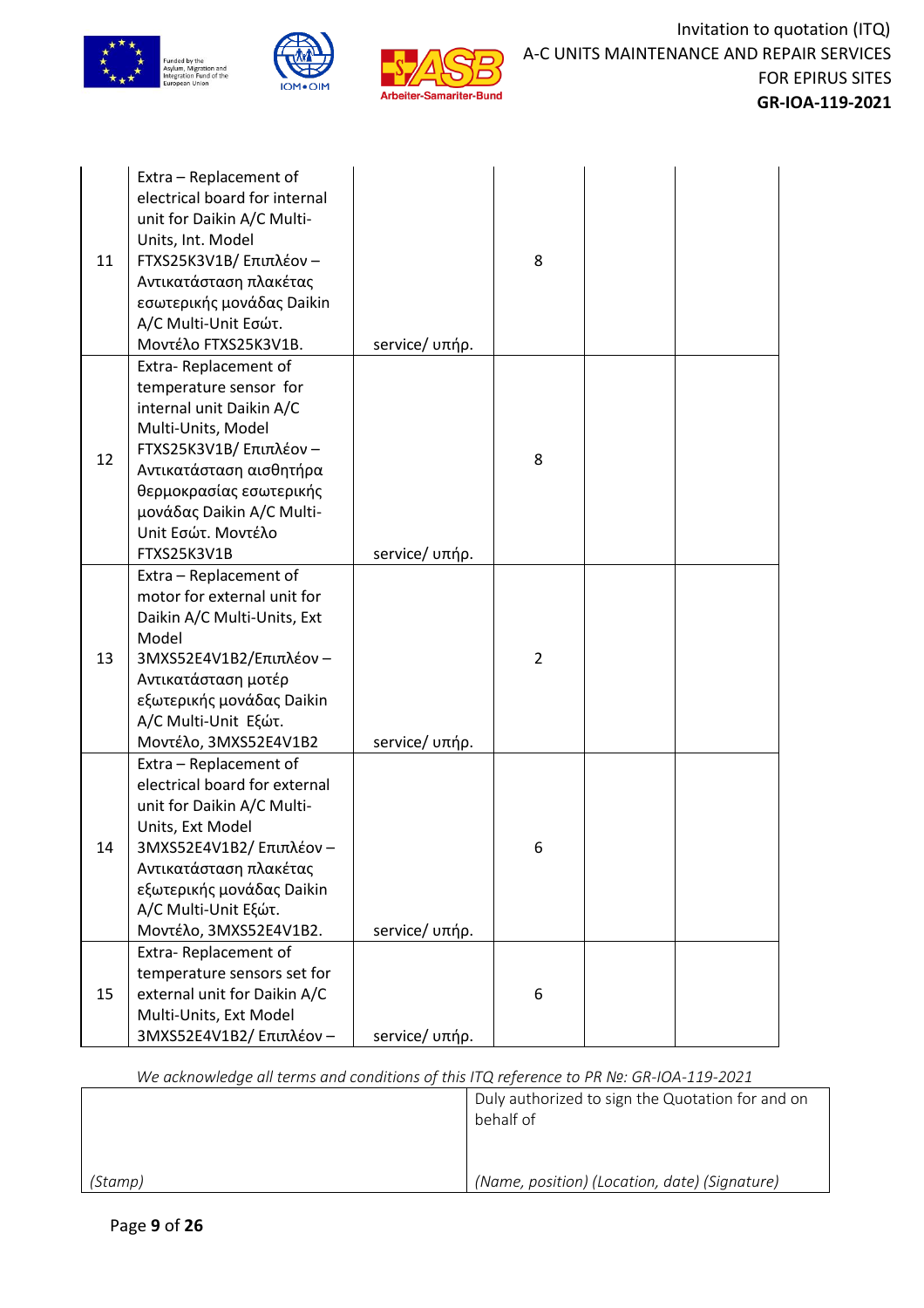



| Αντικατάσταση Σετ         |  |  |
|---------------------------|--|--|
| αισθητήρων θερμοκρασίας   |  |  |
| εξωτερικής μονάδας Daikin |  |  |
| A/C Multi-Unit Εξώτ.      |  |  |
| Μοντέλο, 3MXS52E4V1B2.    |  |  |

# List for **Filippiada Completed by Supplier**

| No.            | <b>Description &amp; Specifications</b> | Unit           | Qty of<br><b>Units</b> | Cost per<br>unit $(\epsilon)$ | Line item<br>total Cost<br>$(\epsilon)$ |
|----------------|-----------------------------------------|----------------|------------------------|-------------------------------|-----------------------------------------|
|                | Regular inspection of 9000-             |                |                        |                               |                                         |
|                | 12000-18000 btu ac split                |                |                        |                               |                                         |
|                | unit./ Τακτικός έλεγχος                 |                |                        |                               |                                         |
|                | κλιματιστικής μονάδας split             |                |                        |                               |                                         |
| $\mathbf{1}$   | 9000-12000-18000 btu                    | service/ υπήρ. | 80                     |                               |                                         |
|                | Extra - Repair of cooling               |                |                        |                               |                                         |
|                | liquid circuit/ Επιπλέον -              |                |                        |                               |                                         |
|                | Επισκευή ψυκτικού                       |                |                        |                               |                                         |
| $\overline{2}$ | κυκλώματος                              | service/ υπήρ. | 26                     |                               |                                         |
|                | Extra - Cooling liquid/                 |                |                        |                               |                                         |
|                | Επιπλέον - Επαναπλήρωση                 |                |                        |                               |                                         |
| 3              | ψυκτικού υγρού                          | service/ υπήρ. | 26                     |                               |                                         |
|                | Extra - Replacement of                  |                |                        |                               |                                         |
|                | impeller/ Επιπλέον -                    |                |                        |                               |                                         |
| 4              | Αντικατάσταση πτερωτής                  | service/ υπήρ. | 4                      |                               |                                         |
|                | Extra - Repair of electrical            |                |                        |                               |                                         |
|                | board/ Επιπλέον - Επισκευή              |                |                        |                               |                                         |
| 5              | πλακέτας                                | service/ υπήρ. | 40                     |                               |                                         |
|                | Extra-Replacement of                    |                |                        |                               |                                         |
|                | temperature sensor/                     |                |                        |                               |                                         |
|                | Επιπλέον – Αντικατάσταση                |                |                        |                               |                                         |
| 6              | αισθητήρα θερμοκρασίας                  | service/ υπήρ. | 10                     |                               |                                         |

|         | Duly authorized to sign the Quotation for and on<br>behalf of |
|---------|---------------------------------------------------------------|
| (Stamp) | (Name, position) (Location, date) (Signature)                 |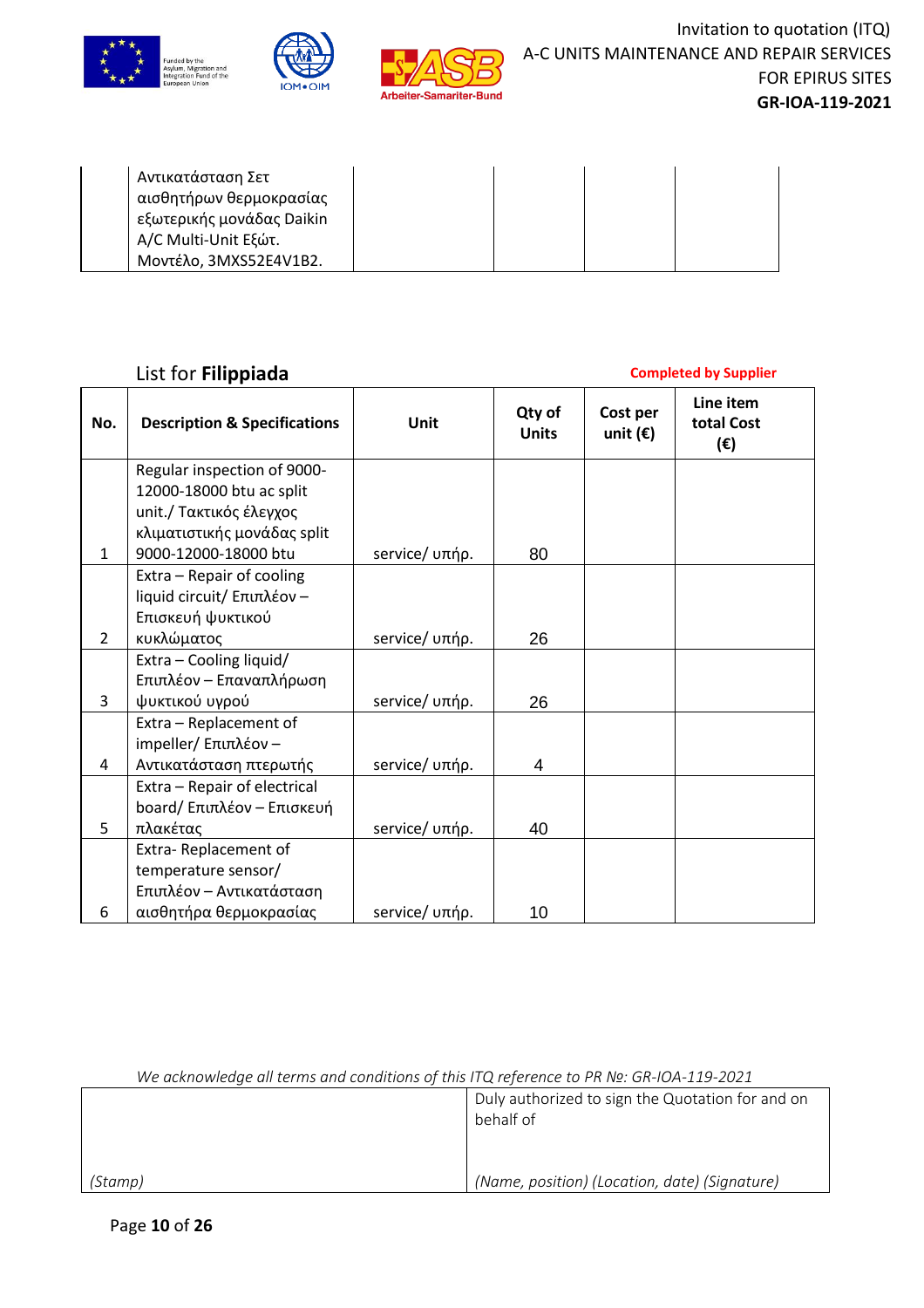



# List for **Doliana Completed by Supplier**

| No.            | <b>Description &amp; Specifications</b>   | Unit     | Qty of<br><b>Units</b> | Cost per unit<br>$(\epsilon)$ | Line item<br>total<br>Cost $(\epsilon)$ |
|----------------|-------------------------------------------|----------|------------------------|-------------------------------|-----------------------------------------|
|                | Regular inspection of 9000-12000-         |          |                        |                               |                                         |
|                | 18000 btu ac split unit./ Τακτικός        |          |                        |                               |                                         |
|                | έλεγχος κλιματιστικής μονάδας split       | service/ |                        |                               |                                         |
| $\mathbf{1}$   | 9000-12000-18000 btu                      | υπήρ.    | 15                     |                               |                                         |
|                | Extra - Repair of cooling liquid circuit/ |          |                        |                               |                                         |
|                | Επιπλέον - Επισκευή ψυκτικού              | service/ |                        |                               |                                         |
| $\overline{2}$ | κυκλώματος                                | υπήρ.    | 5                      |                               |                                         |
|                |                                           |          |                        |                               |                                         |
|                | Extra - Cooling liquid/ Επιπλέον -        | service/ |                        |                               |                                         |
| 3              | Επαναπλήρωση ψυκτικού υγρού               | υπήρ.    | 5                      |                               |                                         |
|                | $Extra -$                                 |          |                        |                               |                                         |
|                | Replacement                               |          |                        |                               |                                         |
|                | of impeller/                              |          |                        |                               |                                         |
|                | Επιπλέον -                                |          |                        |                               |                                         |
|                | Αντικατάσταση                             | service/ |                        |                               |                                         |
| 4              | πτερωτής                                  | υπήρ.    | $\mathbf{1}$           |                               |                                         |
|                |                                           |          |                        |                               |                                         |
|                | Extra - Repair of electrical board/       | service/ |                        |                               |                                         |
| 5              | Επιπλέον - Επισκευή πλακέτας              | υπήρ.    | 3                      |                               |                                         |
|                | Extra-Replacement of temperature          |          |                        |                               |                                         |
|                | sensor/ Επιπλέον - Αντικατάσταση          | service/ |                        |                               |                                         |
| 6              | αισθητήρα θερμοκρασίας                    | υπήρ.    | 3                      |                               |                                         |

# **Annex 2 – Privacy statement for Procurement**

### **Privacy statement for processing of personal data within the implementation of the public procurement procedures organized by ASB Greece**

The processing of personal data by the ASB Greece for the purpose of implementing procurement procedures is subject to Regulation (EU) 2016/679 ('the Regulation' or 'the GDPR' ). This is a specific privacy

| We acknowledge all terms and conditions of this ITQ reference to PR No: $GR$ -IOA-119-2021 |                                                               |  |
|--------------------------------------------------------------------------------------------|---------------------------------------------------------------|--|
|                                                                                            | Duly authorized to sign the Quotation for and on<br>behalf of |  |
| (Stamp)                                                                                    | (Name, position) (Location, date) (Signature)                 |  |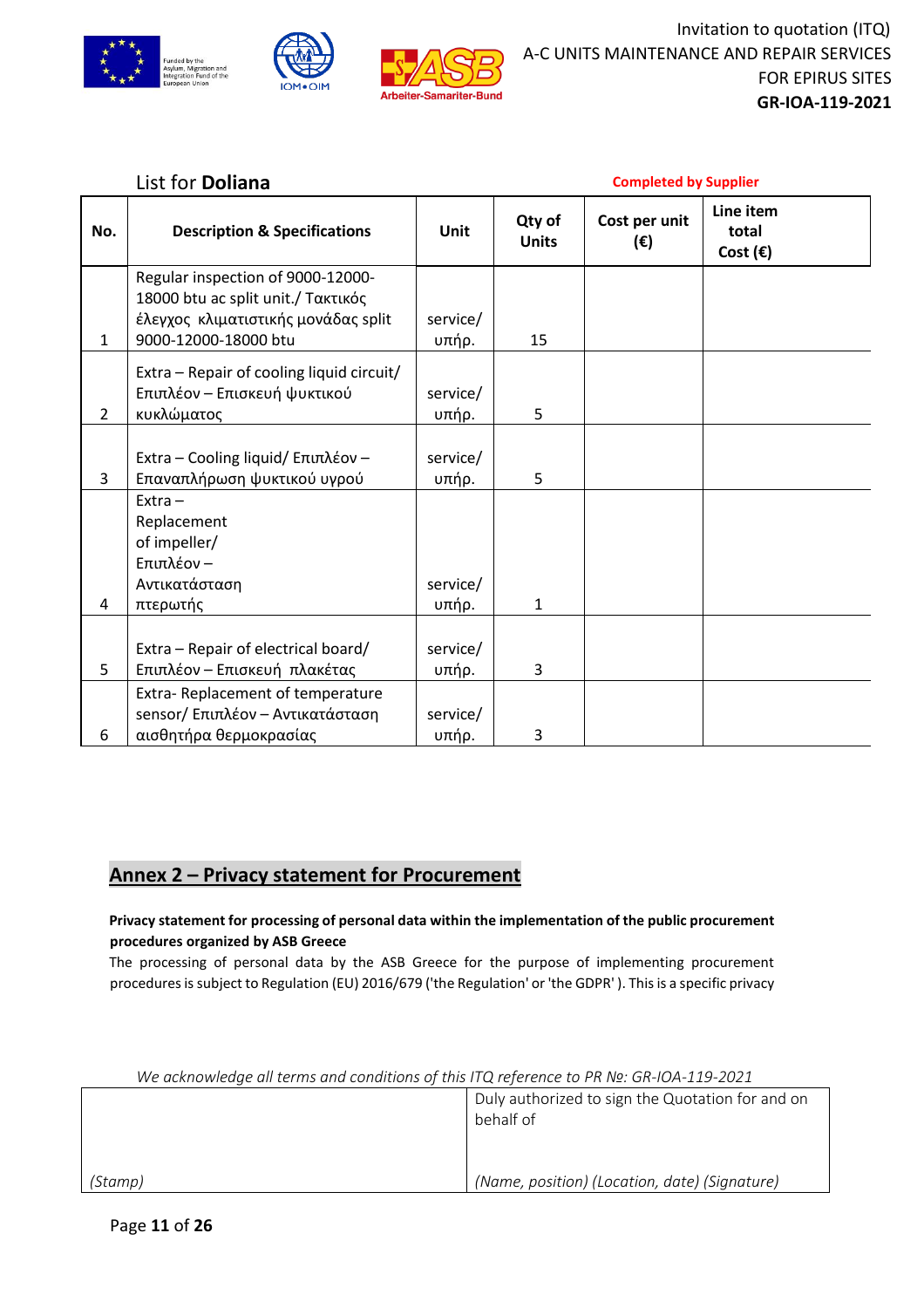





notice on personal data protection in relation to the processing of information by ASB Greece<sup>1</sup> as part of a public procurement exercise in order to evaluate the proposals received in response to a call for quotation/tender referring to exclusion and award criteria set out in the Invitation to Tender (ITT) documents or Invitation to Quote (ITQ) documents and to award the contract to the best candidate who meets minimum standards required and submits the most economically advantageous quotation/tender in terms of quality/price evaluation.

#### **Controller**

ASB Greece processes personal data in accordance with Data Protection Legislation namely the GDPR and any applicable national implementing Laws as amended from time to time. Procurement processing operations are under the responsibility of the Controller, ASB Greece.

#### **Description of processing operations and recipients**

ASB Greece organizes and launches procurement procedures through calls for tender. The largest part of tendering procedures has been either low value negotiated procedures or open tendering procedures. ASB Greece may decide to launch restricted procedures, if needed. Those calls involve evaluation of submitted offers which are sent by bidders according to a set of criteria.

In principle, ASB Greece collects the needed data on the last day for the submission of the offers. Exceptionally, those data are collected at a later stage if any document is missing.

#### **Categories of personal data**

The following categories of personal data are collected from the data subject and processed:

- Name
- **Nationality**
- **Gender**
- VAT number
- Contact details
- Work experience
- **Education**
- **Trainings**
- Academic background
- Language and technical skills
- Date of birth
- Reference number of Passport or ID card
- Bank account details
- Financial turnover/accounts

|         | Duly authorized to sign the Quotation for and on<br>behalf of |  |
|---------|---------------------------------------------------------------|--|
|         |                                                               |  |
| (Stamp) | (Name, position) (Location, date) (Signature)                 |  |

 $1$  When on occasion ASB Greece commissions a third party, such as a consultant to assist with the procurement process their appointment will be subject to contractual obligations including confidentiality and data protection in respect of processing personal information. When ASB Greece collaborates with other Authorities or Shared Service providers for joint procurements, all parties involved in the process will be subject to the same confidentiality and data protection obligations as laid out in this Privacy Notice.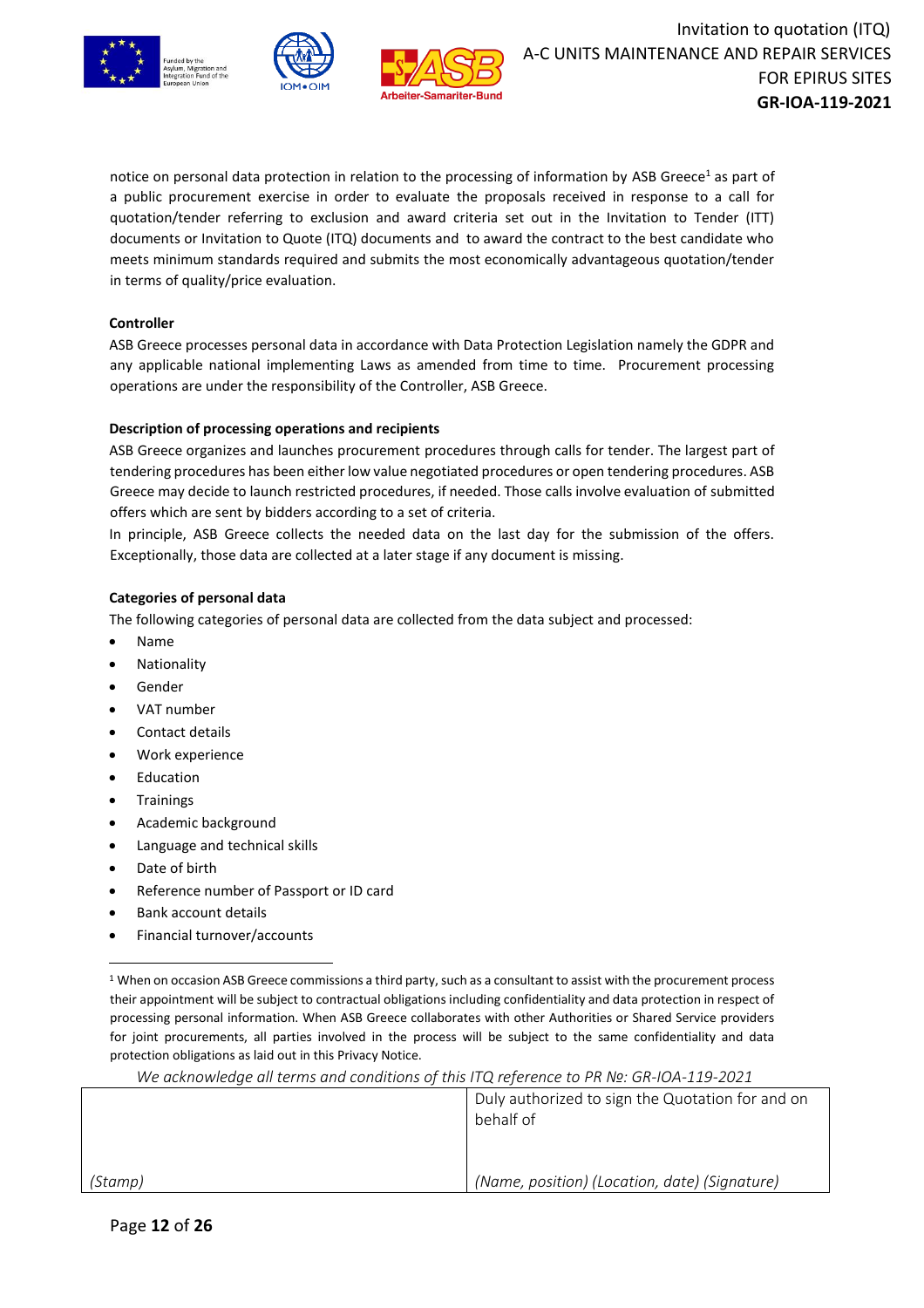



- CV's of staff proposed for the provision of the goods/services/works
- Responses to questions as set out in a Standard Selection or Suitability Questionnaire of the ITT or ITQ on such matters including (but not limited to) Professional misconduct/Criminal Activity/Criminal Record/Health and Safety Records
- Evidence of the payment of social taxes

#### **Purpose**

The purpose of the processing is to use the various information in order to evaluate the proposals received in response to a call for quotation/tender referring to exclusion and award criteria as set out in the ITT or ITQ documentation and award the contract to the best candidate in terms of the most economically advantageous submission based on quality/price.

#### **Recipients of personal data**

Without prejudice to a possible transmission to the bodies in charge of a monitoring or inspection task in accordance with European Union/Greek law, internally, at ASB Greece, the procurement officer, the project manager of each tendering procedure, the members of the selection & evaluation panel(s), the DPO if needed, have access to those data. Externally, the European Commission, OLAF, internal audits, European Courts and local Greek courts and the candidates who have been unsuccessful; (for the cases of litigation) may have access to those data.

In case you are awarded a contract by ASB Greece, your personal information may be made public, in accordance with ASB Greece's obligation to publish information on the outcome of the procurement procedure and spend

#### **How do we protect and safeguard your information?**

Documents received from bidders are held securely within ASB Greece with access rights limited to named personnel who are involved in opening and evaluation and award only.

Any documents that need to be downloaded are stored on a secure server on a drive with dedicated folders accessible to staff conducting the procurement and evaluation of tenders only. Any physical files are stored in a lockable filing cabinet within ASB Greece with restricted access rights.

#### **Exercise of data subject rights**

You have the right to access, update or correct your personal data and have them rectified. The right of rectification is obviously limited to the factual data after the award for reasons of transparency and equal treatment. Any such requests will be dealt with within 30 working days. Any correction of your personal information will be taken into consideration from the data protection point of view. The exercise of this right is guaranteed through the possibility to reach either the Controller or the Data Protection Officer.

#### **Legal basis and lawfulness of the processing operations**

The legal basis of the processing operations is Article 6 para. lit.b and f. GDPR.

#### **Retention periods**

|         | Duly authorized to sign the Quotation for and on<br>behalf of |
|---------|---------------------------------------------------------------|
|         |                                                               |
| (Stamp) | (Name, position) (Location, date) (Signature)                 |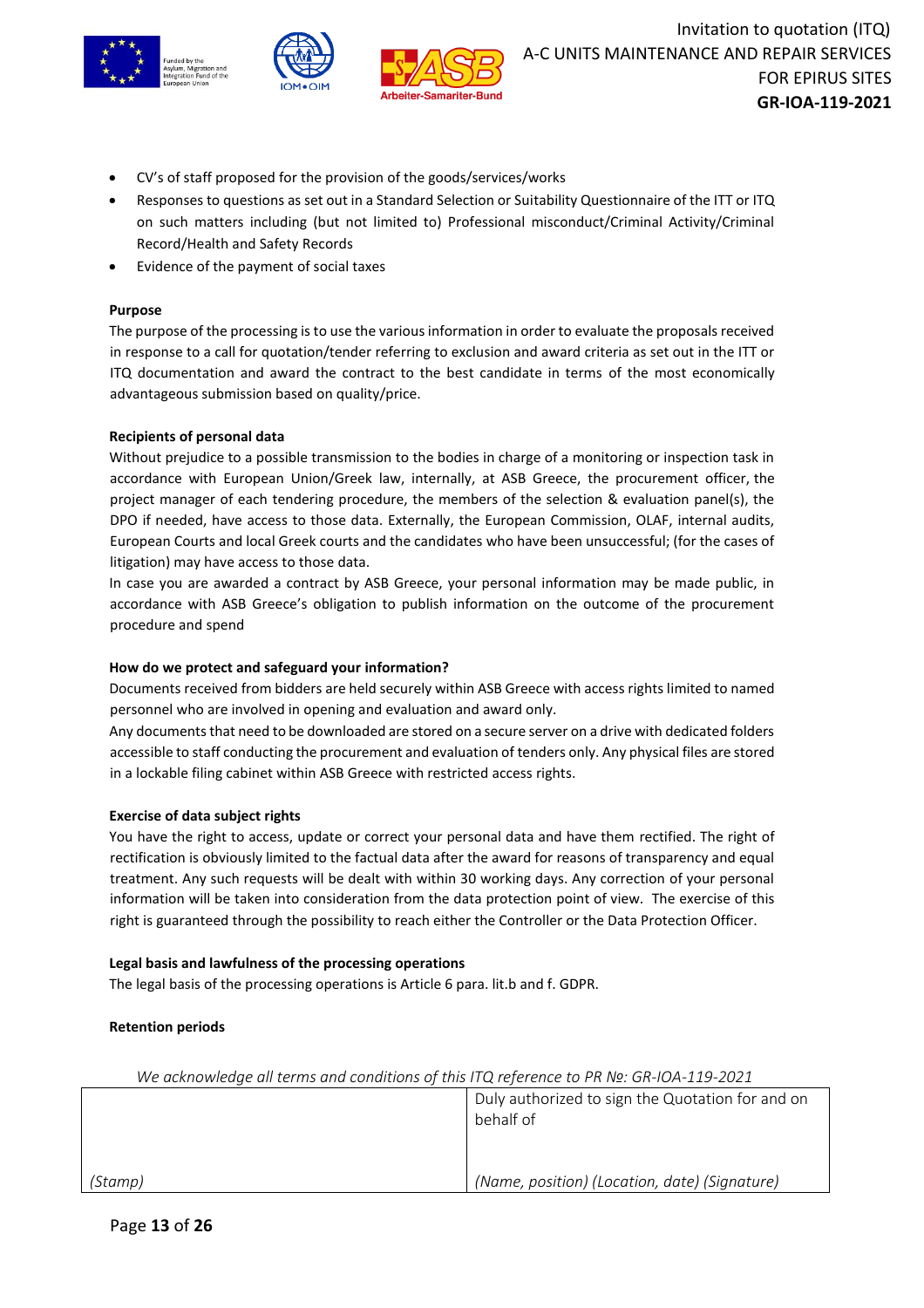





Your data will be stored at ASB Greece for maximum seven years in case of data of the successful bidder and for five years in case of data of the unsuccessful tenderers. This retention period is needed for auditing purposes and for the case of appeals and litigation.

Regardless of whether the bidder is successful or not, any extracts from the judicial records will be kept by ASB Greece for up to two years as of the day of the award decision.

Your data will not be kept from ASB Greece after the end of the above-mentioned retention periods.

#### **Information to data subjects**

The permanent publication of this privacy statement on ASB Greece website shall be deemed as information to the data subjects about their rights. This privacy statement, as of the day of its approval by the Administrative Manager, will have to be included also in all invitations to tender launched by ASB Greece.

#### **Contact information**

Should bidders have any queries or wish to complain about how we process your personal information, please address them in writing to the Controller at info(at)asb.gr.

You also have the right to complain to the Hellenic Data Protection Authority, at: Hellenic Data Protection Authority, Kifisias Avenue 1-3, 115 23 – Athens, e-mail: complaints@dpa.gr, FAX: +30 210 6475628.

# **THE BELLOW TABLE MUST BE FILLED BY THE BIDER**

Vendor Participation: Submission of all requested documents as per paragraph 8.2: YES / NO Quotation validity: ……………… days Availability: Payment terms: Comments:

| We acknowledge all terms and conditions of this ITQ reference to PR Nº: GR-IOA-119-2021 |                                                               |  |
|-----------------------------------------------------------------------------------------|---------------------------------------------------------------|--|
|                                                                                         | Duly authorized to sign the Quotation for and on<br>behalf of |  |
| (Stamp)                                                                                 | (Name, position) (Location, date) (Signature)                 |  |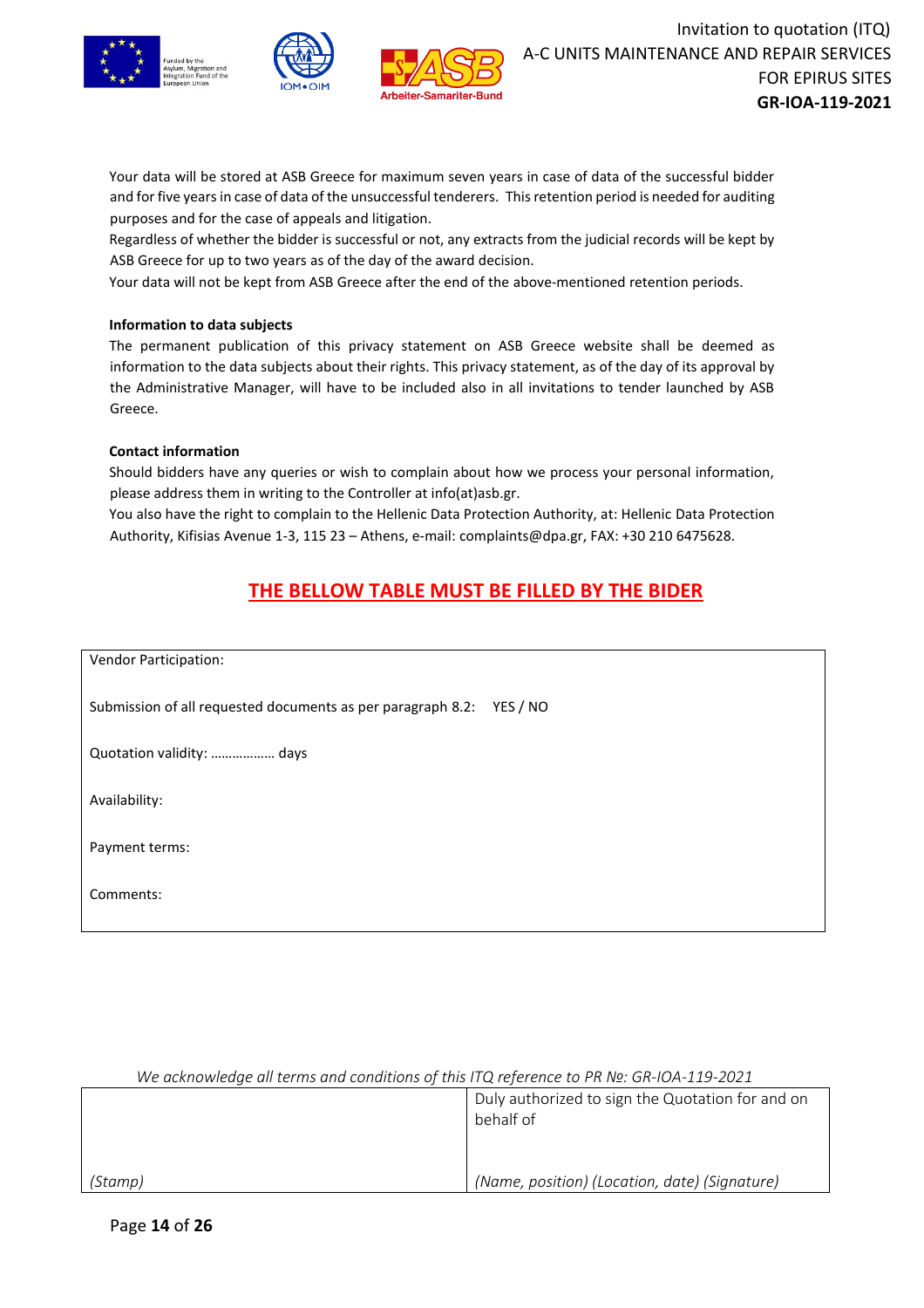

# **Scope of Work – Technical Analysis**

#### **General**

Arbeiter Samariter Bund Deutschland e.V (ASB) started its activities in Greece in March 2016, focusing on the provision of Humanitarian Aid to refugees/migrants. Between 2016 and 2018 the ASB implemented two major projects funded by the European Union (DG ECHO) and the German Federal Foreign Ministry. In 2017 the ASB built the technical facilities and shelters for the Long - Term Accommodation Centre (LTAC) of Diavata and in 2018, ASB acquired four accommodation sites in the Epirus Region (Katsikas, Filippiada, Doliana and Konitsa).

In 2019, the ASB with the funding of the Directorate - General for Migration and Home Affairs of the European Union (DG HOME) and in coordination with the International Organisation for Migration (IOM) implemented the "Improving the Greek Reception System Through Site Management Support and Targeted Interventions in Long - Term Accommodation Sites" project for the sites of Diavata, Filippiada, Katsikas and Doliana.

In 2020 the ASB implemented the Program "Supporting the Greek Authorities in Managing the National Reception System for Asylum Seekers and Vulnerable Migrants (SMS)", for the LTAC of Diavata (Thessaloniki region), Katsikas, Filippiada, Doliana and continues it into 2021 as a no cost extension in the LTAC of Agia Eleni.

In 2021 the ASB is also implementing the Program*"SMS 2021 - Assisting the Greek authorities in the management of the Reception System"* in the camps of Diavata, Filippiada, Katsikas, and Doliana with the funding of DG HOME and in coordination with IOM.

The ASB country office is based in Thessaloniki, while the Epirus regional office is in Ioannina

## **Relevant Procurement request**

210225-PR- GR-ΙΟΑ-119-2021 A-C maintenance and repair services for Epirus Sites

## **General terms of the works**

The following technical analysis of services is designed to set the appropriate standards and the technical specifications for a framework agreement for the repair and maintenance of the A/C units that are installed in the open Accomodation Facilites in Katsikas, Filippiada and Doliana for year 2021.

The following services are included in the Scope of Works without any additional cost.

- The regular cleaning of the working environment.
- In each phase of the services, the contractor will have to keep a complete photograph archive and submit it in a digital form.
- The contractor will keep a standardized diary for each working day of all the working machinery, working personnel, works completed etc, and he will submit them each day to the Senior WASH/Shelter officer.
- The contractor will have to remove any material left from the works as rumble, construction material pipes etc.
- *We acknowledge all terms and conditions of this ITQ reference to PR №: GR-IOA-119-2021* The contractor will have to be able to do regular inspection to any brand of A/C unit, and to

|         | Duly authorized to sign the Quotation for and on<br>behalf of |
|---------|---------------------------------------------------------------|
| (Stamp) | (Name, position) (Location, date) (Signature)                 |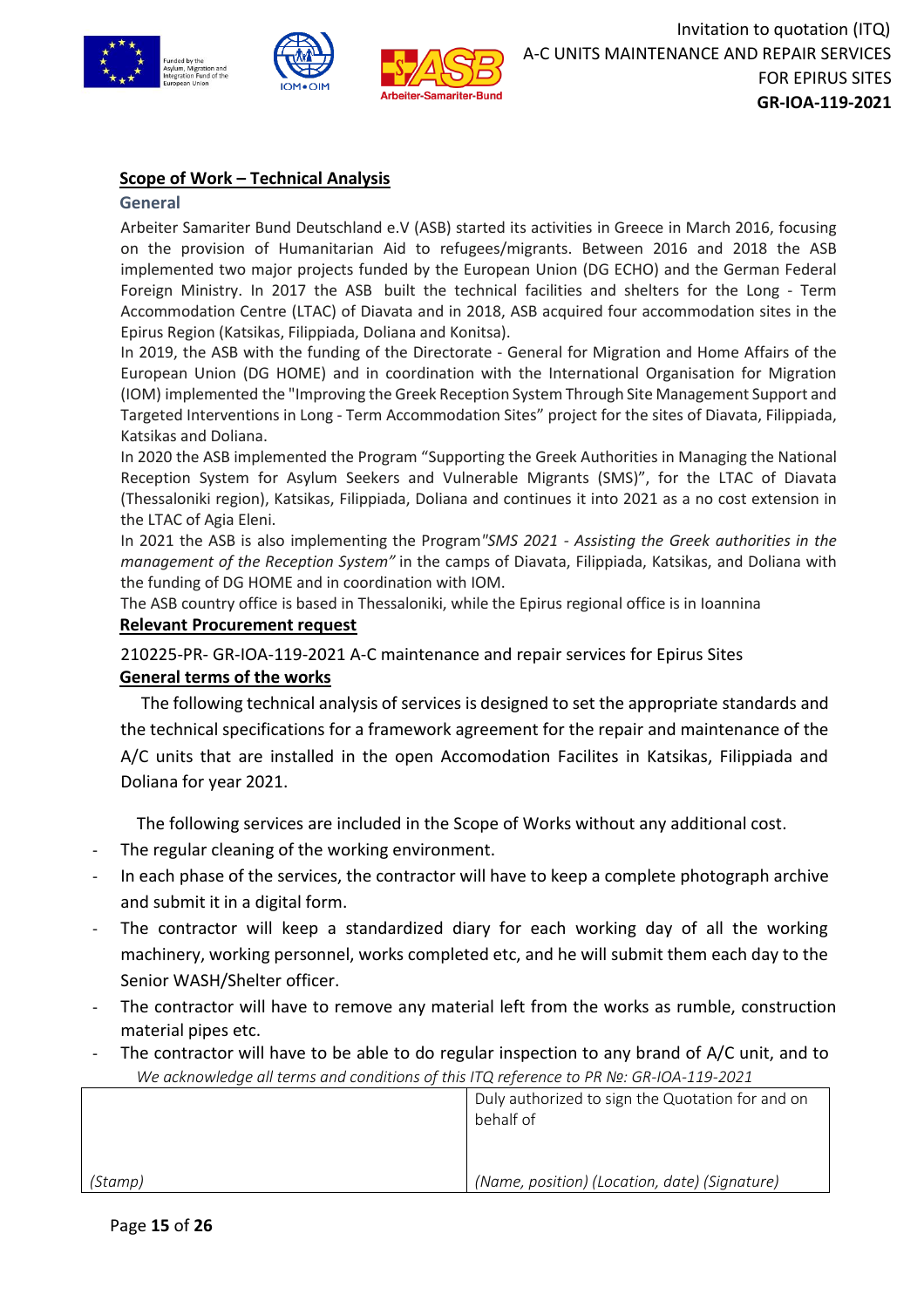

troubleshoot and repair any brand and model of A/C units.

The contractor is obligated to have licensed staff for repair and maintenance of A/C units, and to have the governmental license for the handling of cooling liquids. **Copies of the licenses is required to be submitted during the duration of the procurement procedure.**

The contractor before the beginning of his services, he will provide the technical data of cooling liquids and chemical disinfectants.

## **Timeframe**

The contractor will have to provide his services within 3 working days after his notification. He will have to be able to do the regular inspection to at least 10 units per day until he finishes the requested amount of units. Regarding the extra repairs, he will have to be able to provide his services within 3 working days after his notification. He will have to be able to repair at least five repairs per day until all the requested repairs are completed.

The working hours inside the camps are 10:00am to 16:00pm Monday to Friday.

All the services must be provided according to Greek Laws and Decrees, and regulations for the prevention of accidents.

### **Legal frame**

ΠΔ 778/1980 «Safety Measures for building construction works » ΠΔ 1396/1983 «Obligations for safety measures» ΠΔ 305/1996 «Minimum standards for health and safety in any construction site»

## **Site Safety Rules**

No vehicles are allowed to travel faster than 10 km/h inside the camp.

All vehicle's drivers will make sure that no children are playing around the vehicle. If the drivers experience difficulties in controlling children while operating the truck process s/he must **inform ASB personnel of his difficulties immediately**

The contractor should keep all the relevant protective measures , against the spread of COVID-19, according to the updated relevant legislation. In addition, the contractor should provide all the necessary protective equipment to his/ her staff in order to be able to perform their job safely regarding COVID-19. The contractor should by no means, deny providing any services, setting as a reason the COVID pandemic or more particularly possible positive cases inside the camp. The services must continue in adherence to the governmental measures imposed at a local or national level. No modification in price or terms of this SoW is justified,

| We acknowledge all terms and conditions of this ITQ reference to PR Nº: GR-IOA-119-2021 |  |
|-----------------------------------------------------------------------------------------|--|
| Duly authorized to sign the Quotation for and on                                        |  |
| behalf of                                                                               |  |
|                                                                                         |  |
| (Name, position) (Location, date) (Signature)<br>Stamp)                                 |  |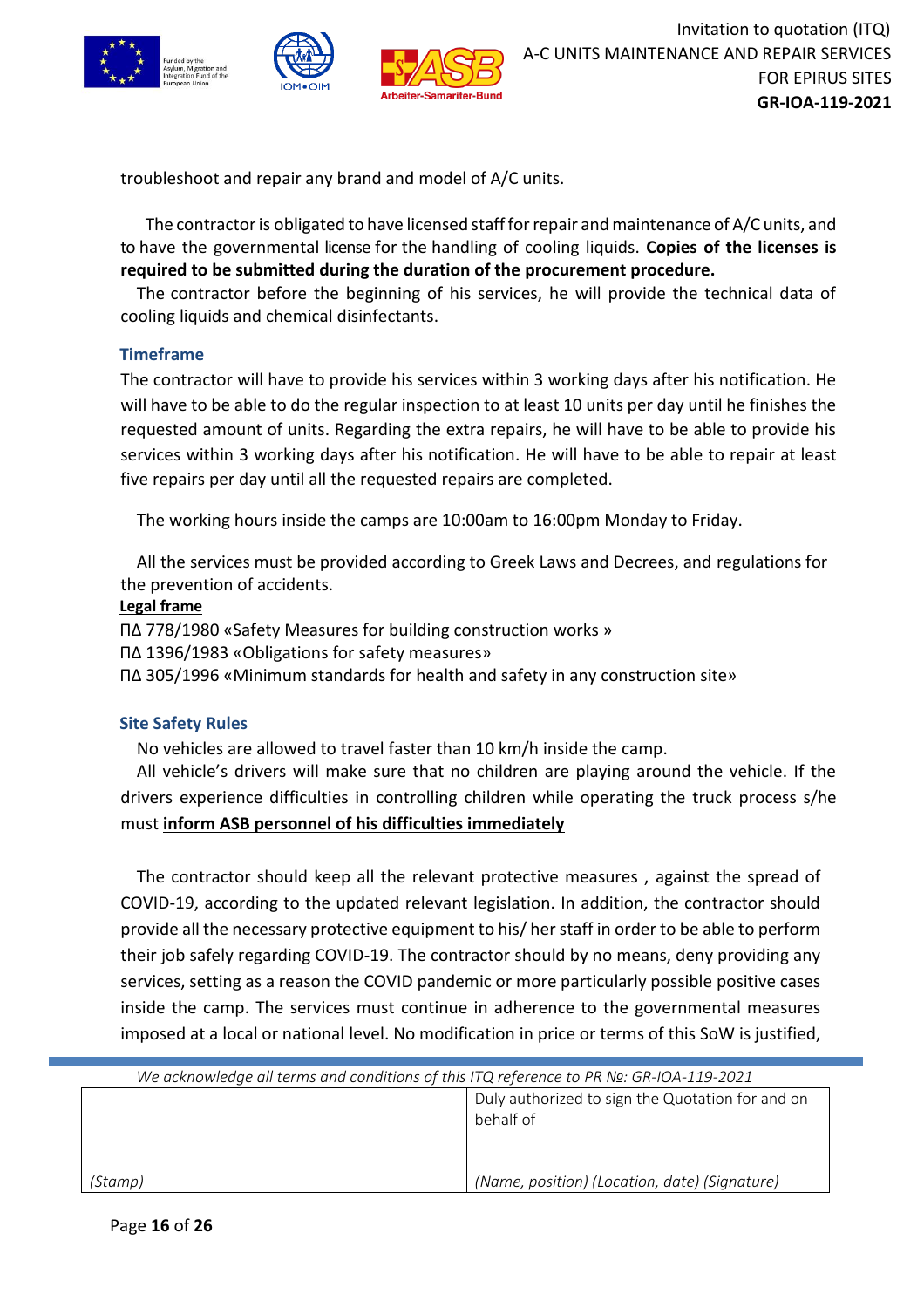

from any possible developments regarding COVID.

## **Articles of works**

In Katsikas, Filippiada and Doliana camps, there are installed A/C split units in the shelter containers as well as in the administrative areas and/or buildings. These units require regular inspection and repairing for the proper function. Regular inspection, ensure the economical function and increased life of the units.

This framework agreement refers to the regular inspection, as well as any extra repairs that might be required, due to unpredictable breakdowns. The contractor will have to provide regular inspection to all the requested units, after request by the Senior WASH/ Shelter Officer, with a specific time plan, and extra repairs after a new request of the Senior WASH Shelter officer.

The procedure will be the following:

ASB staff will notify the contractor to visit the camp and do the regular inspection as described in the following article. The contractor will provide an inspection sheet for each AC unit where it will be stated, the container No, the brand and model of the unit, its serial No, its power, the inspection results, if there are any additional repairs needed and the estimated reason of the malfunction. The report for the additional repairs will be evaluated as well as the estimated quantity of the materials for the repairs. ASB staff will decide of which repairs will take place or not. If they decide that the repairs are essential, they will notify the contractor for an extra visit, to perform extra repairs according to the respecting article. If an additional repair is not described in a respective article, the contractor will submit an economical quotation for this repair and ASB will decide if the contractor will repair the A/C or not.

More specifically, the framework agreement will be comprised of the following services. **1. Regular inspection- of 9000-12000-18000 btu A/C split unit.**

Internal unit

- Inspection of the good function of the fan inspection of control temperature sensors

- Inspection of the good function of main board

External unit

-Check for cooling liquid

leakages

In the case, that there is cooling liquid leakage, the quantity of cooling liquid for refill, will have to be determined and reported in the inspection sheet. If approved, the cooling liquid circuit

|         | Duly authorized to sign the Quotation for and on<br>behalf of |
|---------|---------------------------------------------------------------|
| (Stamp) | (Name, position) (Location, date) (Signature)                 |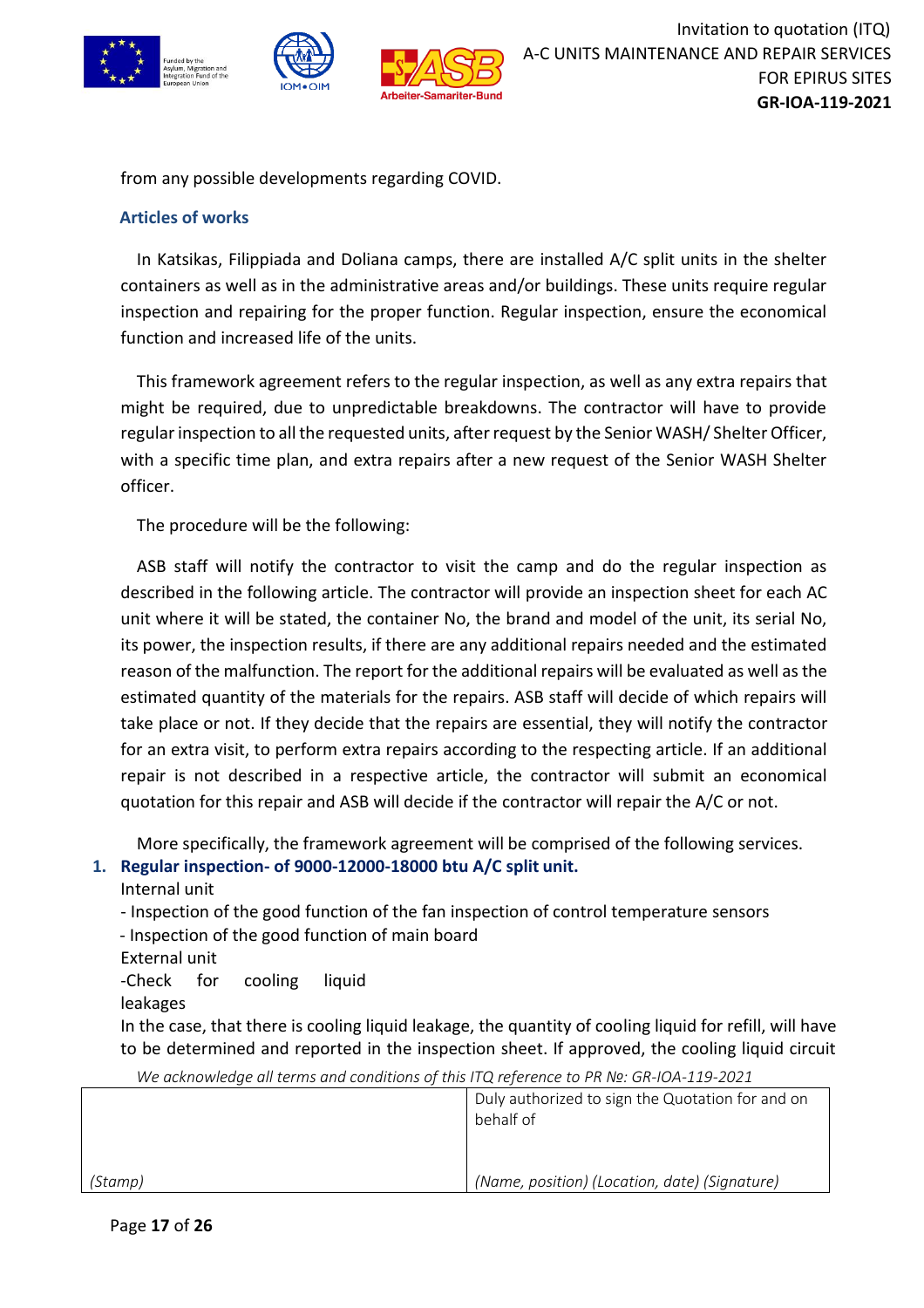

will be repaired according to the next article.

# **2. Extra – Repair of cooling liquid circuit**

In case of approval of repair of cooling liquid circuit the point of leakage will have to be determined, it will have to be repaired, and refilled with the missing cooling liquid. The cooling liquid will be paid according to the respective article.

# **3. Extra – Cooling liquid**

Refilling with the appropriate quantity and type of cooling liquid , for each A/C unit necessary, according to the proper procedure to ensure there are no leaks in the atmosphere.

# **4. Extra – Replacement of impeller**

Replacement of impeller with motor internal or external of any brand and model of A/C split unit. Including material, services, and consumables.

# **5. Extra – Repair of electrical board**

Repair of electrical board of any brand and model of A/C split unit. Including material and works and consumables.

# **6. Extra- Replacement of temperature sensor**

Replacement of temperature sensor of any brand and any model of A/C unit including material, works and consumables.

Especially for Katsikas, in A section, there are installed Daikin A/C multi-units Internal Model **FTXS25K3V1B, External Model 3MXS52E4V1B2, with one external unit to serve three internal units.**

The services for these A/C multi-units will be as following:

**1. Regular inspection- Daikin A/C multi-units Internal Model FTXS25K3V1B, External Model 3MXS52E4V1B2.**

Internal unit

- Inspection of the good function of the fan inspection of control temperature sensors
- Inspection of the good function of main board

External unit -Check for cooling liquid

leakages

|         | Duly authorized to sign the Quotation for and on<br>behalf of |
|---------|---------------------------------------------------------------|
| (Stamp) | (Name, position) (Location, date) (Signature)                 |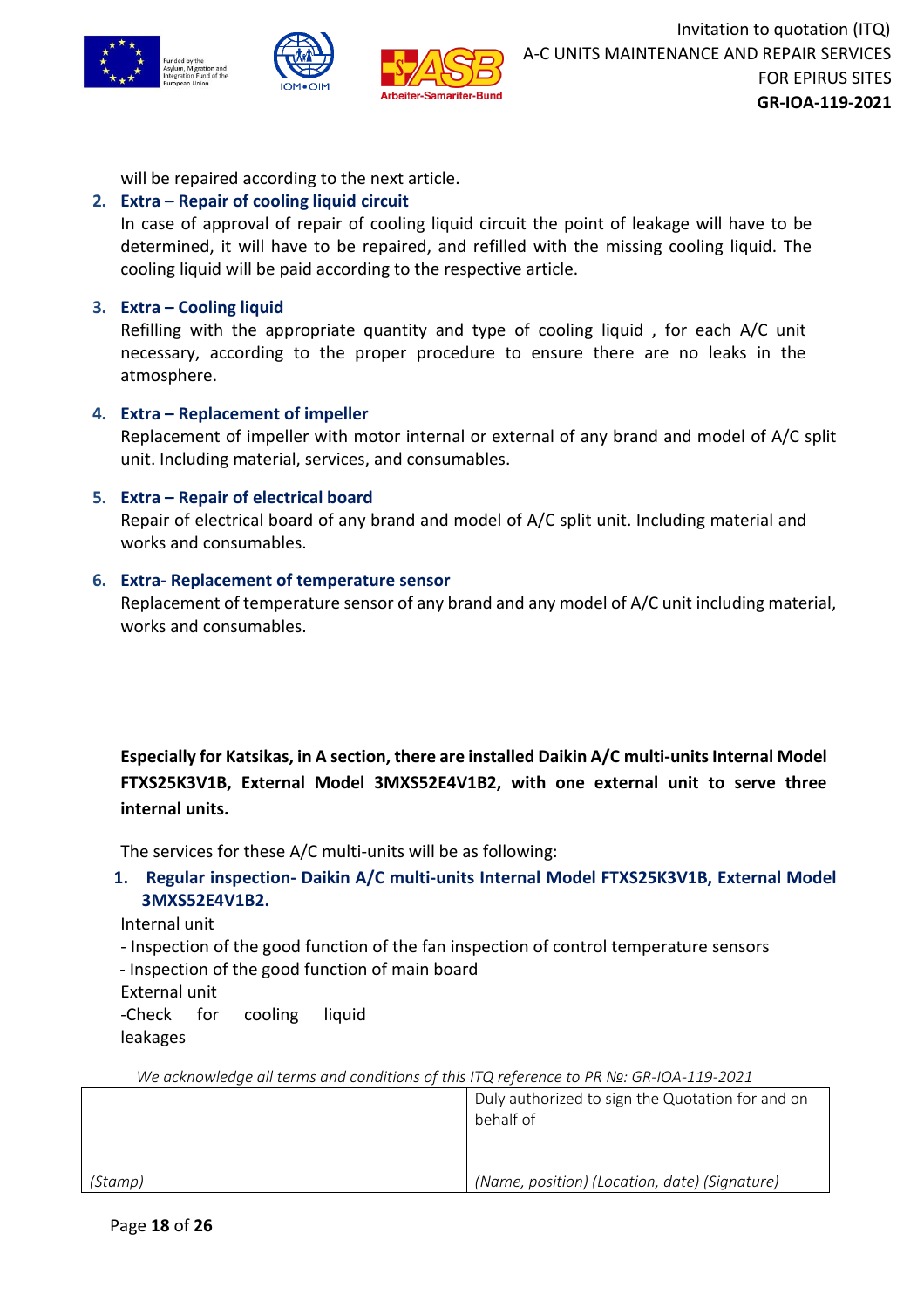



-Check of motor -Check of set of temperature sensors -Check of electrical board

In the case, that there is cooling liquid leakage, the quantity of cooling liquid for refill, will have to be determined and reported in the inspection sheet. If approved, the cooling liquid circuit will be repaired according to the next article.

# **2. Extra – Repair of cooling liquid circuit of Daikin A/C multi-units Internal Model FTXS25K3V1B, External Model 3MXS52E4V1B2**

In case of approval of repair of cooling liquid circuit the point of leakage will have to be determined, it will have to be repaired, and refilled with the missing cooling liquid. The cooling liquid will be paid according to the respective article.

**3. Extra – Cooling liquid of Daikin A/C multi-units Internal Model FTXS25K3V1B, External Model 3MXS52E4V1B2**

Refilling with the appropriate quantity and type of cooling liquid , for each Daikin A/C multiunit necessary, according to the proper procedure to ensure there are no leaks in the atmosphere. The maximum cooling liquid for Daikin A/C multi-unit is 2.400 gr

**4. Extra – Replacement of impeller of Daikin A/C multi-units Internal Model FTXS25K3V1B, External Model 3MXS52E4V1B2**

Replacement of impeller with motor for internal Daikin A/C multi-unit including new impeller, services, and consumables.

**5. Extra- Replacement of temperature sensor of Daikin A/C multi-units Internal Model FTXS25K3V1B, External Model 3MXS52E4V1B2**

Replacement of temperature sensor for internal Daikin A/C multi-unit including new temperature sensor, works and consumables.

**6. Extra – Replacement of electrical board of Daikin A/C multi-units Internal Model FTXS25K3V1B, External Model 3MXS52E4V1B2**

Replacement of electrical board for internal Daikin A/C multi-unit including new electrical board, works and consumables.

**7. Extra – Replacement of motor for external unit for Daikin A/C Multi-Units, Ext Model 3MXS52E4V1B2**

Replacement of motor for external Daikin A/C multi-unit including new motor, services, and consumables.

**8. Extra – Replacement of electrical board for external unit for Daikin A/C Multi-Units, Ext Model 3MXS52E4V1B2**

Replacement of electrical board for external Daikin A/C multi-unit including new electrical board, works and consumables.

*(Stamp)* Duly authorized to sign the Quotation for and on behalf of *(Name, position) (Location, date) (Signature)*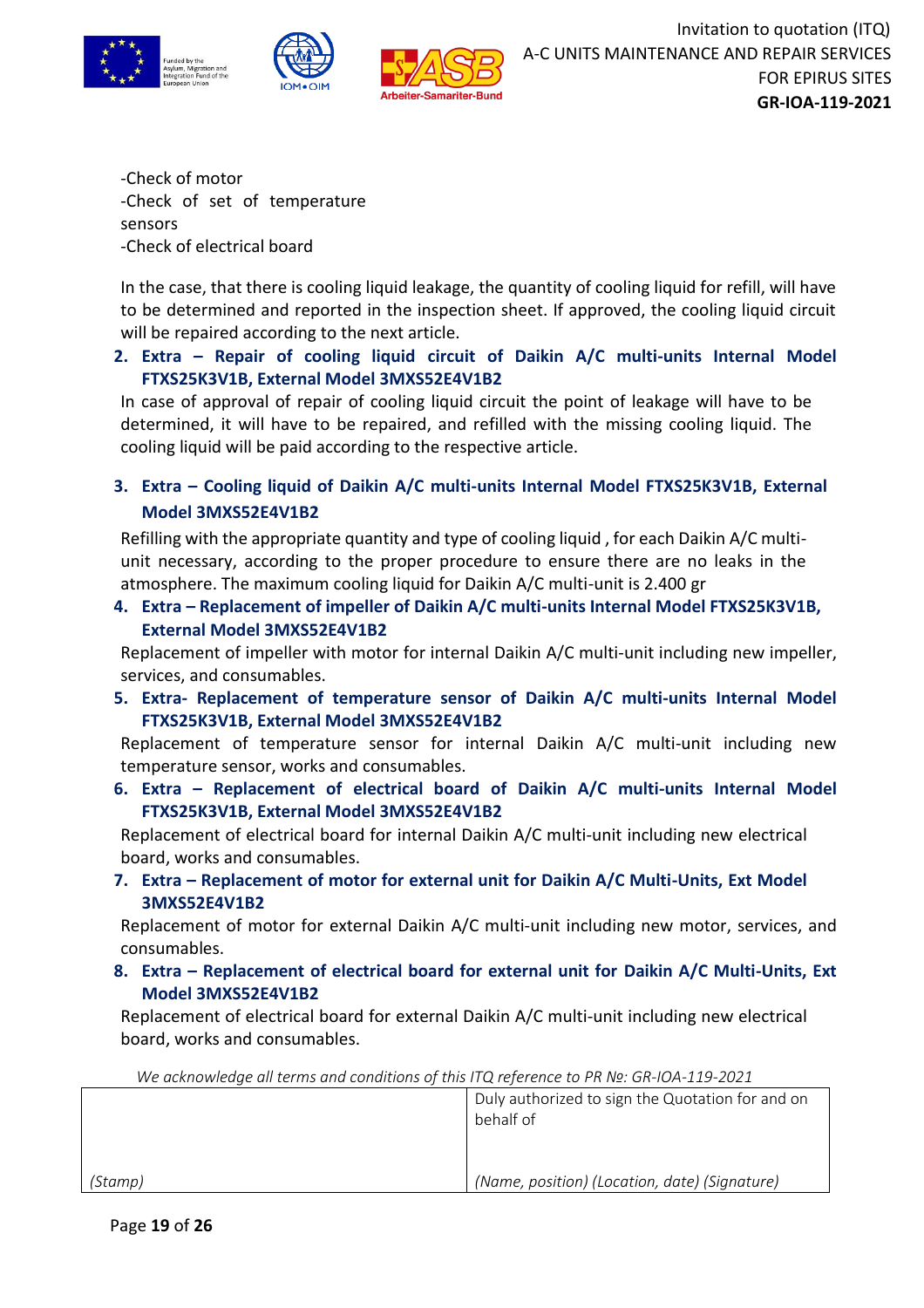

# **9. Extra- Replacement of temperature sensors set for external unit for Daikin A/C Multi-Units, Ext Model 3MXS52E4V1B2**

Replacement of temperature sensors set for external Daikin A/C multi-unit including new temperature sensors set, works and consumables.

# **Additional information:**

A. The contractor is **required** to have the staff, equipment,license and goods to carry out all the above-mentioned tasks. ASB staff will oversee the work.

B. The interested person **is advised to visit the camps before** submitting the offer in order to understand the space and working conditions of each camp.

C. All necessary health precautions should be taken, regarding **COVID-19.** While visiting the camp, before submitting his offer or after awarded the framework agreement, the contractor and its staff must report to the RIS or the security guards at the entrance of each camp for submission of his credentials.

# Τεχνική περιγραφή

## **Γενικά**

Η ASB ξεκίνησε τις δραστηριότητές της στην Ελλάδα το Μάρτιο του 2016, εστιάζοντας στην παροχή Ανθρωπιστικής Βοήθειας σε πρόσφυγες/ μετανάστες. Από το 2016 έως το 2018 η ASB υλοποίησε δύο σημαντικά προγράμματα χρηματοδοτούμενα από την Ευρωπαϊκή Ένωση (DG ECHO) και το Γερμανικό Υπουργείο Εξωτερικών. Το 2017 Η ASB κατασκεύασε τις εγκαταστάσεις και τους οικίσκους στο κέντρο φιλοξενίας προσφύγων στα Διαβατά και το 2018, ανέλαβε 4 δομές φιλοξενίας στην περιοχή της Ηπείρου (Κατσικάς, Φιλιππιάδα, Δολιανά και Κόνιτσα).

Το 2019, η ASB με τη χρηματοδότηση της Ευρωπαϊκής Ένωσης (DG HOME) και σε συντονισμό με το Διεθνή Οργανισμό Μετανάστευσης (ΔΟΜ) υλοποίησε το πρόγραμμα

" Improving the Greek Reception System Through Site Management Support and Targeted Interventio

| The acknowledge all terms and conditions of this HQ reference to PR Nº. GR-IOA-119-2021 |                                                               |
|-----------------------------------------------------------------------------------------|---------------------------------------------------------------|
|                                                                                         | Duly authorized to sign the Quotation for and on<br>behalf of |
| (Stamp)                                                                                 | (Name, position) (Location, date) (Signature)                 |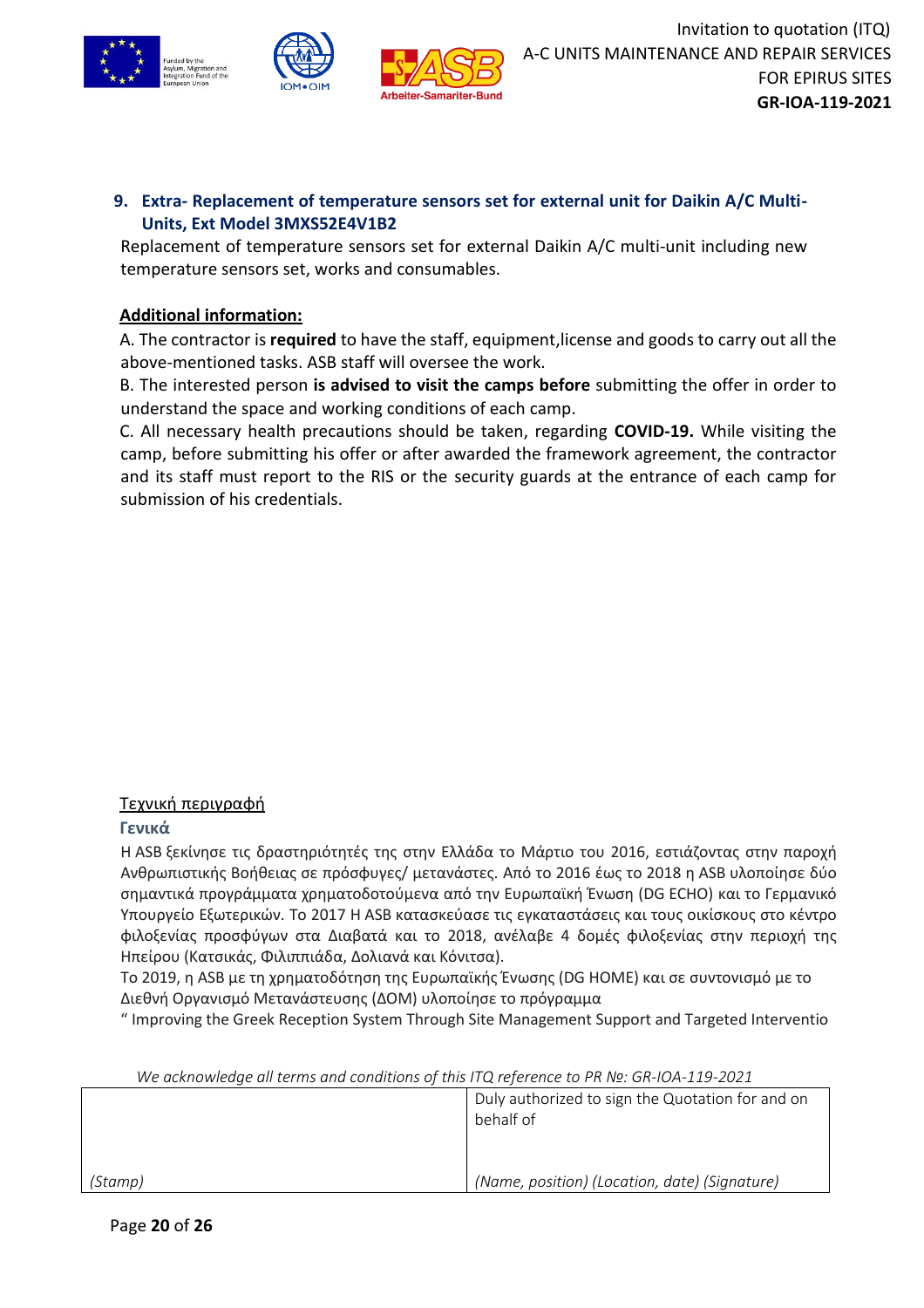



ns in Long - Term Accommodation Sites" στις δομές των Διαβατών, Φιλιππιάδας, Κατσικά και Δολιανών.

Το 2020 η ASB υλοποίησε το Πρόγραμμα

"Supporting the Greek Authorities in Managing the National Reception System for Asylum Seekers and Vulnerable Migrants (SMS)", στις δομές των Διαβατών (περιοχή Θεσσαλονίκης), Κατσικά, Φιλιππιάδας, Δολιανών και συνεχίζει να υλοποιεί το ίδιο πρόγραμμα το 2021 στη δομή της Αγίας

Ελένης στα Ιωάννινα. Το 2021 η ASB υλοποιεί επίσης το πρόγραμμα

*"*SMS 2021 Assisting the Greek authorities in the management of the Reception System" στις δομές των Διαβατών, Φιλιππιάδας Κατσικά και Δολιανών με τη χρηματοδότηση του DH Home και σε συντονισμό με το ΔΟΜ.

Τα κεντρικά γραφεία της ASΒ εδρεύουν στη Θεσσαλονίκη, ενώ το γραφείο για την περιοχή της Ηπείρου βρίσκεται στα Ιωάννινα.

# **Σχετική ζήτηση προμήθειας**

210218-PR- GR-ΙΟΑ-119-2021 A-C maintenance and repair services for Epirus Sites **Γενικοί όροι της εργασίας**

Η παρακάτω τεχνική περιγραφή έχει σκοπό να θέσει τις κατάλληλες προδιαγραφές και τεχνικά χαρακτηριστικά για μία συμφωνία πλαισίου για τις εργασίες τακτικού ελέγχου και επισκευών για τις εγκαταστημένες κλιματιστικές μονάδες στις ανοιχτές δομές φιλοξενίας στον Κατσικά, την Φιλιππιάδα και τα Δολιανά για το έτος 2021.

Οι παρακάτω εργασίες περιλαμβάνονται στις υποχρεώσεις του αναδόχου χωρίς επιπλέον κόστος.

- Το κόστος τακτικής καθαριότητας του χώρου εργασίας.
- Ο ανάδοχος θα πρέπει να κρατάει φωτογραφικό αρχείο κάθε φάσης των υπηρεσιών του και να το καταθέτει σε ψηφιακή μορφή.
- Ο ανάδοχος θα πρέπει να κρατάει τυποποιημένο ημερολόγιο έργου για κάθε ημέρα που εργάστηκε στις δομές, με τα χρησιμοποιούμενα μηχανήματα, εργαζόμενο προσωπικό, εργασίες που πραγματοποιήθηκαν, κτλ. και θα το καταθέτει κάθε μέρα στον WASH/Shelter Officer.
- Ο ανάδοχος θα πρέπει να απομακρύνει οποιαδήποτε υλικά και απόβλητα δημιουργούνται από τις εργασίες όπως ενδεικτικά μπάζα, σωλήνες , υλικά κατασκευών κτλ.
- Ο ανάδοχος θα πρέπει να έχει τη δυνατότητα να κάνει τακτικό έλεγχο και να διαγνώσει και επισκευάσει βλάβες για κλιματιστικά οποιασδήποτε μάρκας και οποιουδήποτε μοντέλου.

Ο ανάδοχος θα πρέπει να απασχολεί προσωπικό ή να είναι ο ίδιος αδειούχος ψυκτικός σύμφωνα με την Ελληνική νομοθεσία. Επίσης θα πρέπει να έχει ειδική άδεια για τη διαχείριση

| We acknowledge all terms and conditions of this ITQ reference to PR Nº: GR-IOA-119-2021 |                                                               |
|-----------------------------------------------------------------------------------------|---------------------------------------------------------------|
|                                                                                         | Duly authorized to sign the Quotation for and on<br>behalf of |
|                                                                                         |                                                               |
| (Stamp)                                                                                 | (Name, position) (Location, date) (Signature)                 |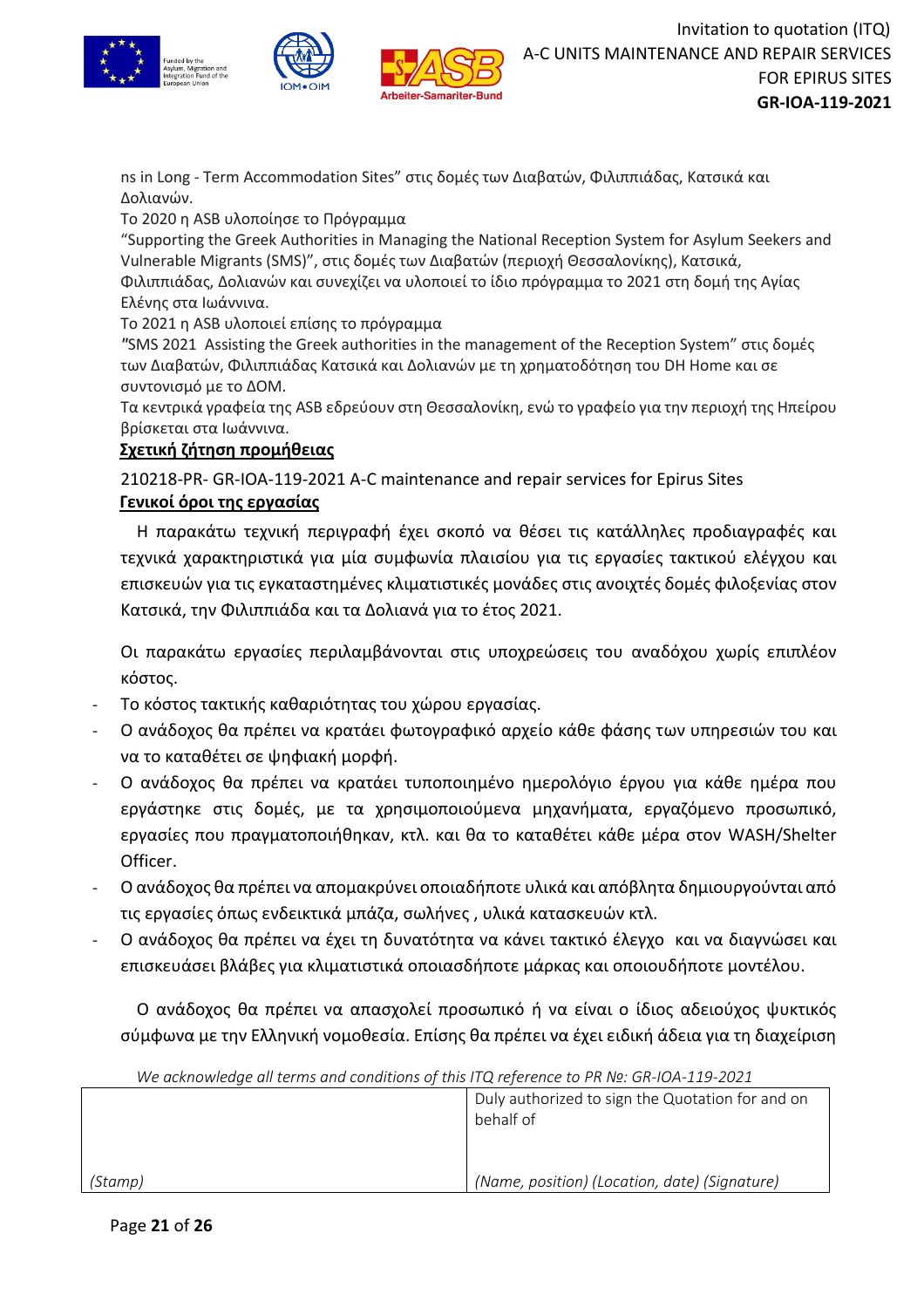

ψυκτικών υγρών σύμφωνα με την Ελληνική νομοθεσία. **Αντίγραφα των αδειών θα ζητηθεί να κατατεθούν κατά την διαδικασία του διαγωνισμού ανάθεσης.**

Τα τεχνικά στοιχεία των ψυκτικών υγρών και των υγρών καθαρισμού απολύμανσης θα παραδοθούν από τον εργολήπτη πριν την έναρξη των εργασιών.

# **Χρονικό πλαίσιο**

Ο ανάδοχος θα πρέπει να μπορεί να ξεκινήσει τις εργασίες το πολύ σε 3 εργάσιμες ημέρες από την ειδοποίηση του. Θα πρέπει να μπορεί να εκτελεί τον τακτικό έλεγχο τουλάχιστον 10 μονάδων ανά ημέρα, κάθε ημέρα, μέχρι να ολοκληρωθούν οι ζητούμενες εργασίες. Σχετικά με τις επισκευές θα πρέπει να ξεκινήσει τις εργασίες το πολύ εντός 3 εργάσιμων ημερών . Θα πρέπει να μπορεί να επισκευάζει τουλάχιστον 5 μονάδες ανά ημέρα, κάθε ημέρα μέχρι να ολοκληρωθούν οι απαιτούμενες επισκευές.

Ο ανάδοχος θα μπορεί να εργάζεται στις δομές Δευτέρα έως Παρασκευή από τις 10:00 π.μ. μέχρι τις 16:00.

Όλες οι εργασίες θα πρέπει να γίνουν σύμφωνα με τους νόμους και τα διατάγματα της Ελλάδας σχετικά με την υγιεινή και ασφάλεια στην εργασία.

# **Νομικό πλαίσιο**

ΠΔ 778/1980 «Περί μέτρων ασφαλείας κατά την εκτέλεση οικοδομικών εργασιών» ΠΔ 1396/1983 «Υποχρέωση λήψης και τήρησης μέτρων ασφαλείας»

ΠΔ 305/1996 « Ελάχιστες προδιαγραφές ασφάλειας και υγείας που πρέπει να εφαρμόζονται στα προσωρινά ή κινητά εργοτάξια»

# **Κανόνες ασφαλείας δομών**

Η ανώτερη επιτρεπόμενη ταχύτητα των οχημάτων μέσα στις δομές είναι τα 10 km/h.

Οι οδηγοί όλων των οχημάτων πρέπει να επιβεβαιώνουν ότι δεν παίζουν παιδιά γύρω από τα όχηματα. Αν ο οδηγός αντιμετωπίζει δυσκολίες στον έλεγχο των παιδιών ενώ χειρίζεται το όχημα, **πρέπει να ενημερώσει άμεσα το προσωπικό της ASB.**

Ο ανάδοχος θα πρέπει να τηρεί όλα τα σχετικά προστατευτικά μέτρα, κατά της διάδοσης του COVID, σύμφωνα με τη σχετική επικαιροποιημένη νομοθεσία. Επίσης ο εργολήπτης θα πρέπει να προμηθεύει το προσωπικό του τον απαραίτητο προστατευτικό εξοπλισμό ώστε να μπορούν να εκτελούν την εργασία τους με ασφάλεια σχετικά με τον COVID. Ο ανάδοχος δεν πρέπει σε καμία περίπτωση να αρνηθεί να προσφέρει τις υπηρεσίες του, προβάλλοντας ως λόγο τη

*(Stamp)* Duly authorized to sign the Quotation for and on behalf of *(Name, position) (Location, date) (Signature)*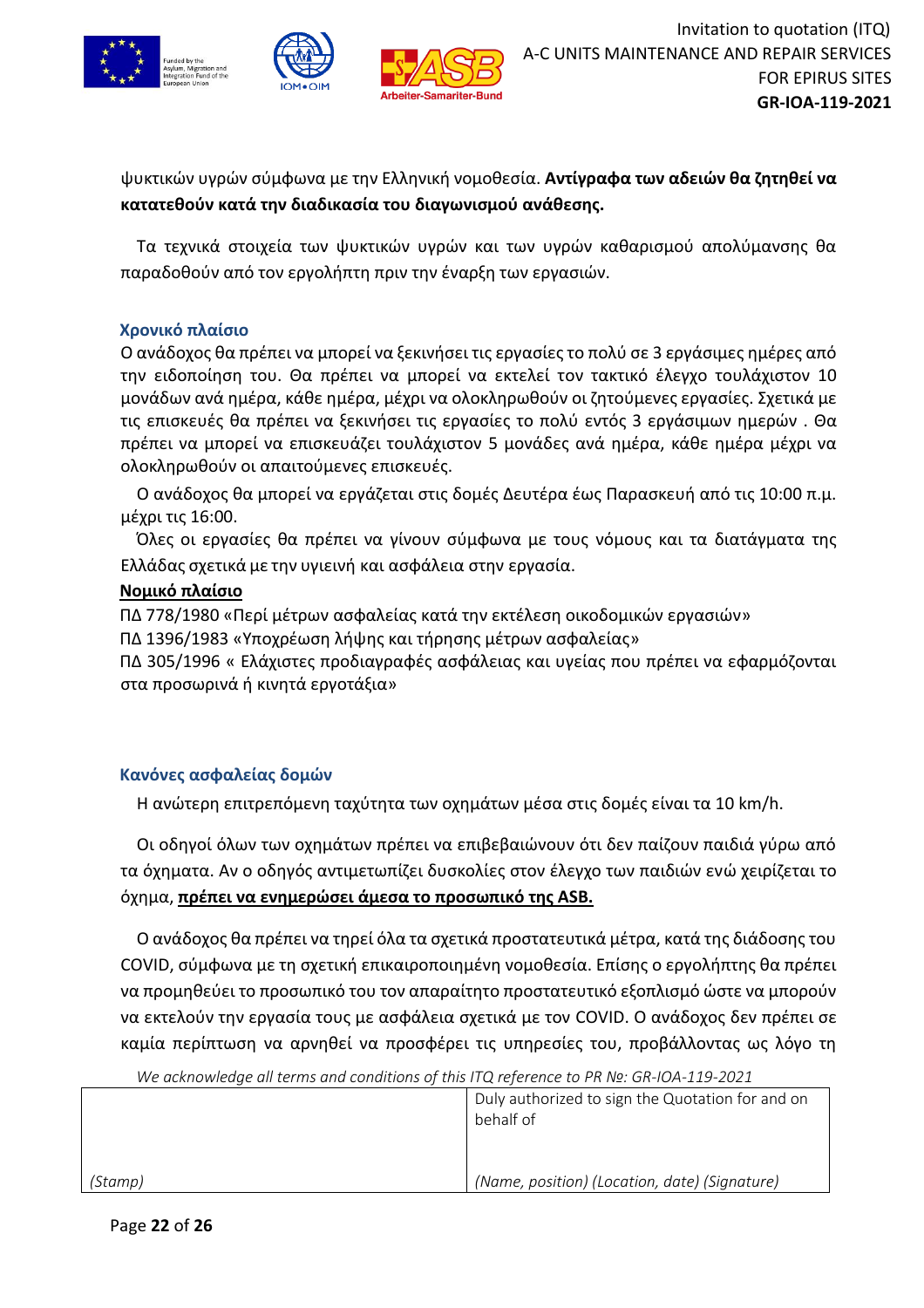

πανδημία COVID,ή πιο συγκεκριμένα πιθανά κρούσματα μέσα στην εκάστοτε δομή. Οι υπηρεσίες πρέπει νασυνεχίσουν σε τήρηση των κυβερνητικών μέτρων που θέτονται σε τοπικό και εθνικό επίπεδο. Καμία αλλαγή στις τιμές και στους όρους αυτών των προδιαγραφών, δεν δικαιολογείται από οποιαδήποτε εξέλιξη στο θέμα του COVID.

riter-Bund

# **Άρθρα εργασιών**

Κάθε οικίσκος, καθώς και οι χώροι/κτήρια των διοικητικών και μη φορέων, στις δομές του Κατσικά, της Φιλιππιάδας και των Δολιανών είναι εξοπλισμένοι με κλιματιστικό διαιρούμενου τύπου. Αυτές οι μονάδες απαιτούν τακτικό έλεγχο για τη σωστή τους λειτουργία .

Η σύμβαση πλαισίου αφορά τον τακτικό έλεγχο καθώς και την επιδιόρθωση επιπλέον βλαβών που θα προκύψουν. Ο ανάδοχος θα πρέπει να παρέχει τακτικό έλεγχο σε όλες τις μονάδες , μετά από αίτημα του Senior WASH/ Shelter Officer, με συγκεκριμένο χρονοδιάγραμμα, και επιπλέον επισκευές βλαβών επίσης μετά από αίτημά του.

Η διαδικασία θα είναι η ακόλουθη:

Το προσωπικό της ASB , θα ειδοποιεί τον ανάδοχος να επισκεφτεί τη δομή και να εκτελέσει τον έλεγχο όπως περιγράφεται στο επόμενο άρθρο σε συγκεκριμένους οικίσκους. Ο ανάδοχος θα παρέχει συμπληρωμένο φύλλο ελέγχου συντήρησης για κάθε μονάδα που ελέγχει , όπου και θα καταγράφεται, ο αριθμός του οικίσκου, η μάρκα και το μοντέλο του κλιματιστικού, ο σειριακός του αριθμός, η ισχύς του σε btu, τα αποτελέσματα του ελέγχου, τυχόν βλάβες που προέκυψαν, τα απαιτούμενα υλικά για την επισκευή του και ο πιθανός λόγος της εμφάνισης της συγκεκριμένης βλάβης. Το προσωπικό της ASB θα εξετάσει αν απαιτούνται όντως οι επιπλέον επισκευές και αν απαιτούνται θα τις αιτηθεί στον ανάδοχο ώστε να επισκεφτεί ξανά τη δομή και να τις ολοκληρώσει σύμφωνα με τα παρακάτω άρθρα. Αν κάποια επιπλέον επισκευή δεν περιγράφεται σε κάποιο από τα παρακάτω άρθρα, ο ανάδοχος θα καταθέσει οικονομική προσφορά για την επισκευή και η ASB θα αποφασίσει εάν θα προβεί στην επισκευή του A/C ή όχι.

**1. Τακτικός έλεγχος καλής λειτουργίας κλιματιστικής μονάδας split 9000-12000-18000 btu** Εσωτερική μονάδα

-Έλεγχος καλής λειτουργίας ανεμιστήρα και έλεγχος στα αισθητήρια εντολών (θερμοστατών). -Έλεγχος εσωτερικής ηλεκτρονικής πλακέτας εσωτερικής μονάδας.

Εξωτερική μονάδα

-Έλεγχος απωλειών ψυκτικού μέσου.

| We acknowledge all terms and conditions of this ITQ reference to PR Nº: GR-IOA-119-2021 |                                                               |
|-----------------------------------------------------------------------------------------|---------------------------------------------------------------|
|                                                                                         | Duly authorized to sign the Quotation for and on<br>behalf of |
| (Stamp)                                                                                 | (Name, position) (Location, date) (Signature)                 |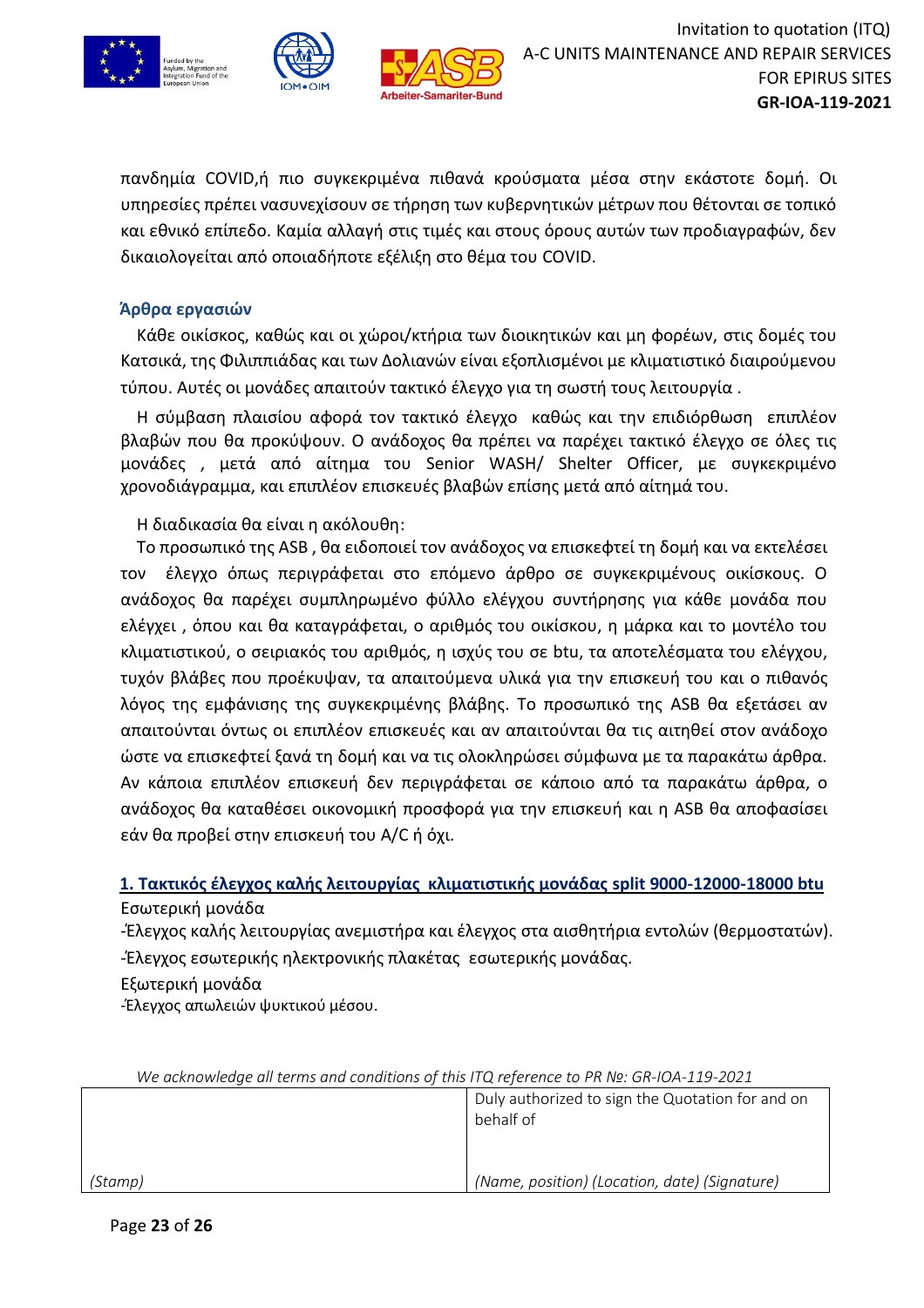



Σε περίπτωση που θα διαπιστώνεται απώλεια του ψυκτικού μέσου, θα εκτιμάται η απαιτούμενη ποσότητα, και θα καταγράφεται στο φύλλο ελέγχου. Αν εγκριθεί η επισκευή, το κύκλωμα ψυκτικού υγρού θα επισκευαστεί σύμφωνα με το ακόλουθο άρθρο.

# **2. Επιπλέον – Επισκευή ψυκτικού κυκλώματος**

Σε περίπτωση που εγκριθεί η επισκευή ψυκτικού κυκλώματος , θα πρέπει να εντοπιστεί το σημείο διαρροής, να επισκευαστεί και να επαναπληρωθεί το ψυκτικό υγρό σύμφωνα με ακόλουθο άρθρο.

# **3. Επιπλέον – Επαναπλήρωση ψυκτικού υγρού**

Επαναπλήρωση ψυκτικού υγρού κατάλληλου τύπου και ποσότητας ανάλογα με την κλιματιστική μονάδα, με την ενδεδειγμένη διαδικασία ώστε να μην υπάρχει διαρροή ψυκτικού υγρού στην ατμόσφαιρα.

# **4. Επιπλέον – Αντικατάσταση φτερωτής**

Αντικατάσταση πτερωτής συνοδευόμενης από τον ηλεκτροκινητήρα , εσωτερικής ή εξωτερικής οποιασδήποτε μάρκας και μοντέλου κλιματιστικού. Συμπεριλαμβάνονται εργασία υλικά και αναλώσιμα μικρουλικά.

# **5. Επιπλέον – επιδιόρθωση ηλεκτρονικής πλακέτας**

Επιδιόρθωση πλακέτας οποιασδήποτε μάρκας και μοντέλου κλιματιστικού. Συμπεριλαμβάνεται υλικά, εργασία και αναλώσιμα μικρουλικά.

# **6. Επιπλέον – Αντικατάσταση αισθητήρα θερμοκρασίας**

Αντικατάσταση αισθητήρα θερμοκρασίας οποιασδήποτε μάρκας και μοντέλου κλιματιστικού. Συμπεριλαμβάνονται υλικά εργασίες και μικρουλικά – αναλώσιμα.

**Συγκεκριμένα στον Κατσικά, στον τομέα Α, υπάρχουν εγκατεστημένα κλιματιστικά μάρκας Daikin, multi-unit, Εσώτ. Μοντέλο FTXS25K3V1Β Εξώτ. Μοντέλο, 3MXS52E4V1B2 με μία εξωτερική μονάδα που εξυπηρετεί τρεις εσωτερικές μονάδες.**

**1. Τακτικός έλεγχος καλής λειτουργίας κλιματιστικής μονάδας Daikin A/C multi –unit, Εσώτ. Μοντέλο FTXS25K3V1Β Εξώτ. Μοντέλο, 3MXS52E4V1B2**

Εσωτερική μονάδα

-Έλεγχος καλής λειτουργίας ανεμιστήρα και έλεγχος στα αισθητήρια εντολών (θερμοστατών).

-Έλεγχος εσωτερικής ηλεκτρονικής πλακέτας εσωτερικής μονάδας.

Εξωτερική μονάδα

-Έλεγχος απωλειών ψυκτικού μέσου.

-Έλεγχος του μοτέρ

|         | Duly authorized to sign the Quotation for and on<br>behalf of |
|---------|---------------------------------------------------------------|
| (Stamp) | (Name, position) (Location, date) (Signature)                 |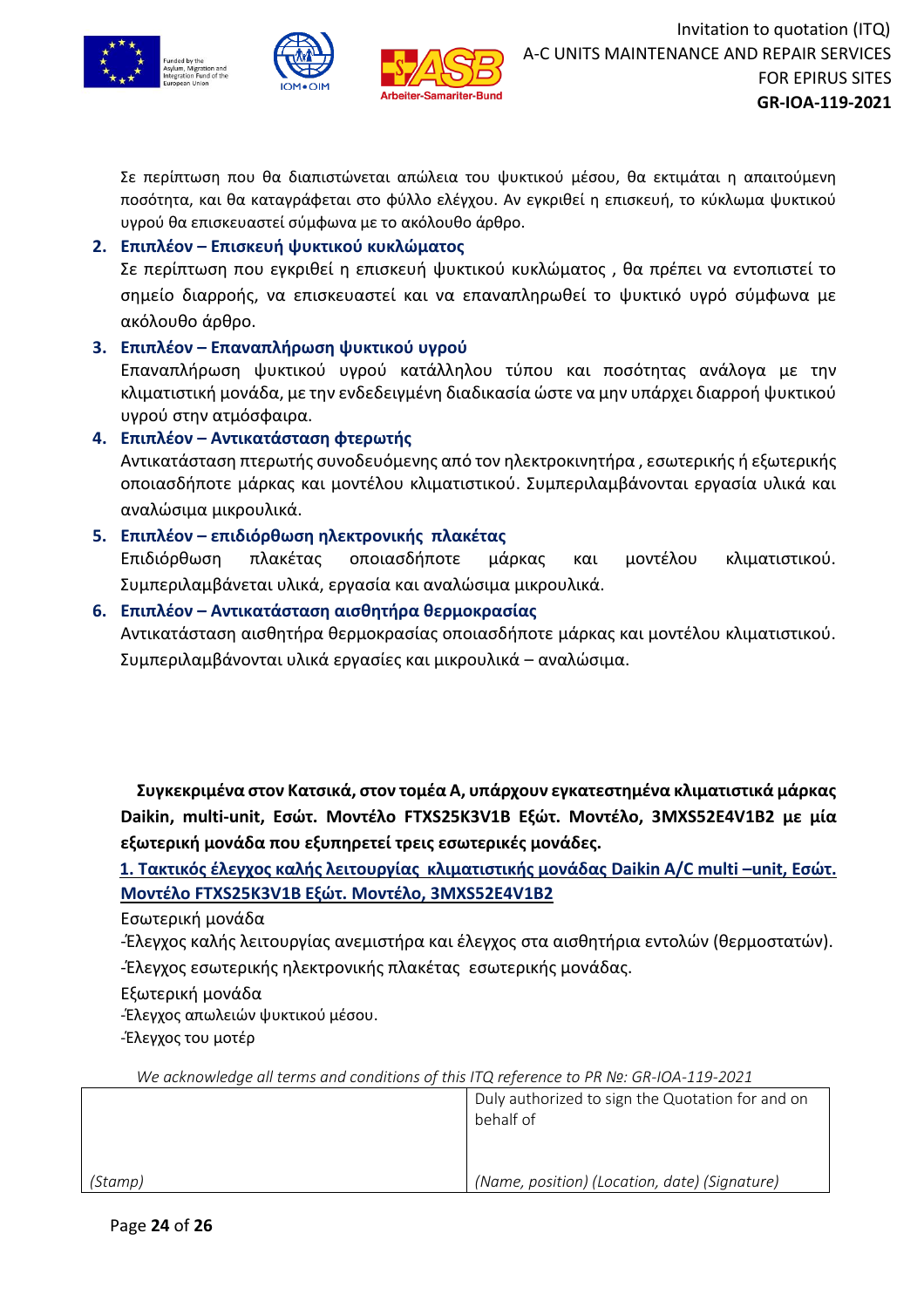

- Έλεγχος της ηλεκτρονικής πλακέτας

- Έλεγχος του σετ αισθητήρων

Σε περίπτωση που θα διαπιστώνεται απώλεια του ψυκτικού μέσου, θα εκτιμάται η απαιτούμενη ποσότητα, και θα καταγράφεται στο φύλλο ελέγχου. Αν εγκριθεί η επισκευή, το κύκλωμα ψυκτικού υγρού θα επισκευαστεί σύμφωνα με το ακόλουθο άρθρο.

**2. Επιπλέον – Επισκευή ψυκτικού κυκλώματος Daikin A/C multi –unit, Εσώτ. Μοντέλο FTXS25K3V1Β Εξώτ. Μοντέλο, 3MXS52E4V1B2**

Σε περίπτωση που εγκριθεί η επισκευή ψυκτικού κυκλώματος , θα πρέπει να εντοπιστεί το σημείο διαρροής, να επισκευαστεί και να επαναπληρωθεί το ψυκτικό υγρό σύμφωνα με ακόλουθο άρθρο.

**3. Επιπλέον – Επαναπλήρωση ψυκτικού υγρού Daikin A/C multi –unit, Εσώτ. Μοντέλο FTXS25K3V1Β Εξώτ. Μοντέλο, 3MXS52E4V1B2** Επαναπλήρωση ψυκτικού υγρού κατάλληλου τύπου και ποσότητας ανάλογα με την

κλιματιστική μονάδα, με την ενδεδειγμένη διαδικασία ώστε να μην υπάρχει διαρροή ψυκτικού υγρού στην ατμόσφαιρα. Η μέγιστη ποσότητα ψυκτικού υγρού για μονάδες Daikin είναι 2.400gr

- **4. Επιπλέον – Αντικατάσταση φτερωτής Daikin A/C multi –unit, Εσώτ. Μοντέλο FTXS25K3V1Β Εξώτ. Μοντέλο, 3MXS52E4V1B2** Αντικατάσταση πτερωτής συνοδευόμενης από τον ηλεκτροκινητήρα , εσωτερικής ή εξωτερικής μονάδας, για Daikin multi-unit. Συμπεριλαμβάνονται νέα φτερωτή, εργασία και μικρουλικά – αναλώσιμα.
- **5. Επιπλέον – Αντικατάσταση ηλεκτρονικής πλακέτας Daikin A/C multi –unit, Εσώτ. Μοντέλο FTXS25K3V1Β Εξώτ. Μοντέλο, 3MXS52E4V1B2**

Αντικατάσταση πλακέτας για Daikin multi-unit. Συμπεριλαμβάνονται νέα ηλεκτρονική πλακέτα, εργασία και μικρουλικά – αναλώσιμα.

**6. Επιπλέον – Αντικατάσταση αισθητήρα θερμοκρασίας Daikin A/C multi –unit, Εσώτ. Μοντέλο FTXS25K3V1Β Εξώτ. Μοντέλο, 3MXS52E4V1B2**

Αντικατάσταση αισθητήρα θερμοκρασίας για Daikin multi-unit. Συμπεριλαμβάνονται νέος αισθητήρας θερμοκρασίας, εργασία και μικρουλικά – αναλώσιμα.

# **7. Επιπλέον – Αντικατάσταση μοτέρ εξωτερικής μονάδας Daikin A/C Multi-Unit Εξώτ. Μοντέλο, 3MXS52E4V1B2**

Αντικατάσταση μοτέρ εξωτερικής μονάδας για Daikin multi-unit. Συμπεριλαμβάνονται το μοτέρ, εργασία και μικρουλικά – αναλώσιμα

# **8. Επιπλέον – Αντικατάσταση πλακέτας εξωτερικής μονάδας Daikin A/C Multi-Unit Εξώτ. Μοντέλο, 3MXS52E4V1B2**

*We acknowledge all terms and conditions of this ITQ reference to PR №: GR-IOA-119-2021* Αντικατάσταση πλακέτας εξωτερικής μονάδας για Daikin multi-unit. Συμπεριλαμβάνονται η

|         | Duly authorized to sign the Quotation for and on<br>behalf of |
|---------|---------------------------------------------------------------|
| (Stamp) | (Name, position) (Location, date) (Signature)                 |